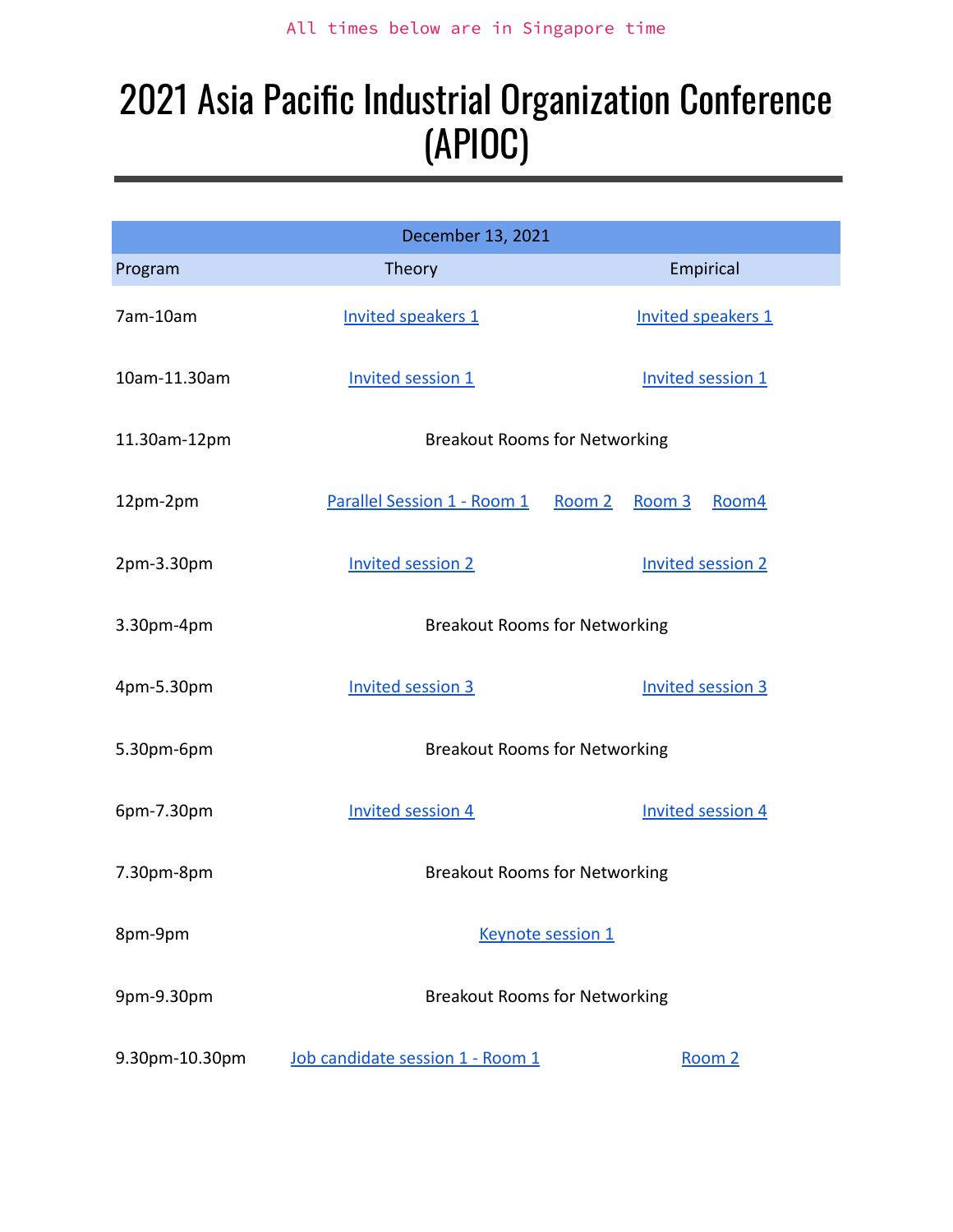|                | December 14, 2021                            |                           |
|----------------|----------------------------------------------|---------------------------|
| Program        | Theory                                       | Empirical                 |
| 7am-8am        | Job candidate session 2 - Room 1             | Room 2                    |
| 8am-9am        | <b>Keynote session 2</b>                     |                           |
| 9am-9.30am     | <b>Breakout Rooms for Networking</b>         |                           |
| 9.30am-11.30am | <b>Invited speakers 2</b>                    | <b>Invited speakers 2</b> |
| 11.30am-1pm    | <b>Invited session 5</b>                     | <b>Invited session 5</b>  |
| 1pm-1.30pm     | <b>Breakout Rooms for Networking</b>         |                           |
| 1.30pm-3.30pm  | <b>Parallel Session 2 - Room 1</b><br>Room 2 | Room 3<br>Room 4          |
| 3.30pm-5pm     | <b>Invited session 6</b>                     | <b>Invited session 6</b>  |
| 5pm-5.30pm     | <b>Breakout Rooms for Networking</b>         |                           |
| 5.30pm-6.30pm  | Job candidate session 3 - Room 1             | Room 2                    |
| 6.30pm-8.30pm  | <b>Invited speakers 3</b>                    | <b>Invited speakers 3</b> |
| 8.30pm-10pm    | Panel on policy issues in digital platforms  |                           |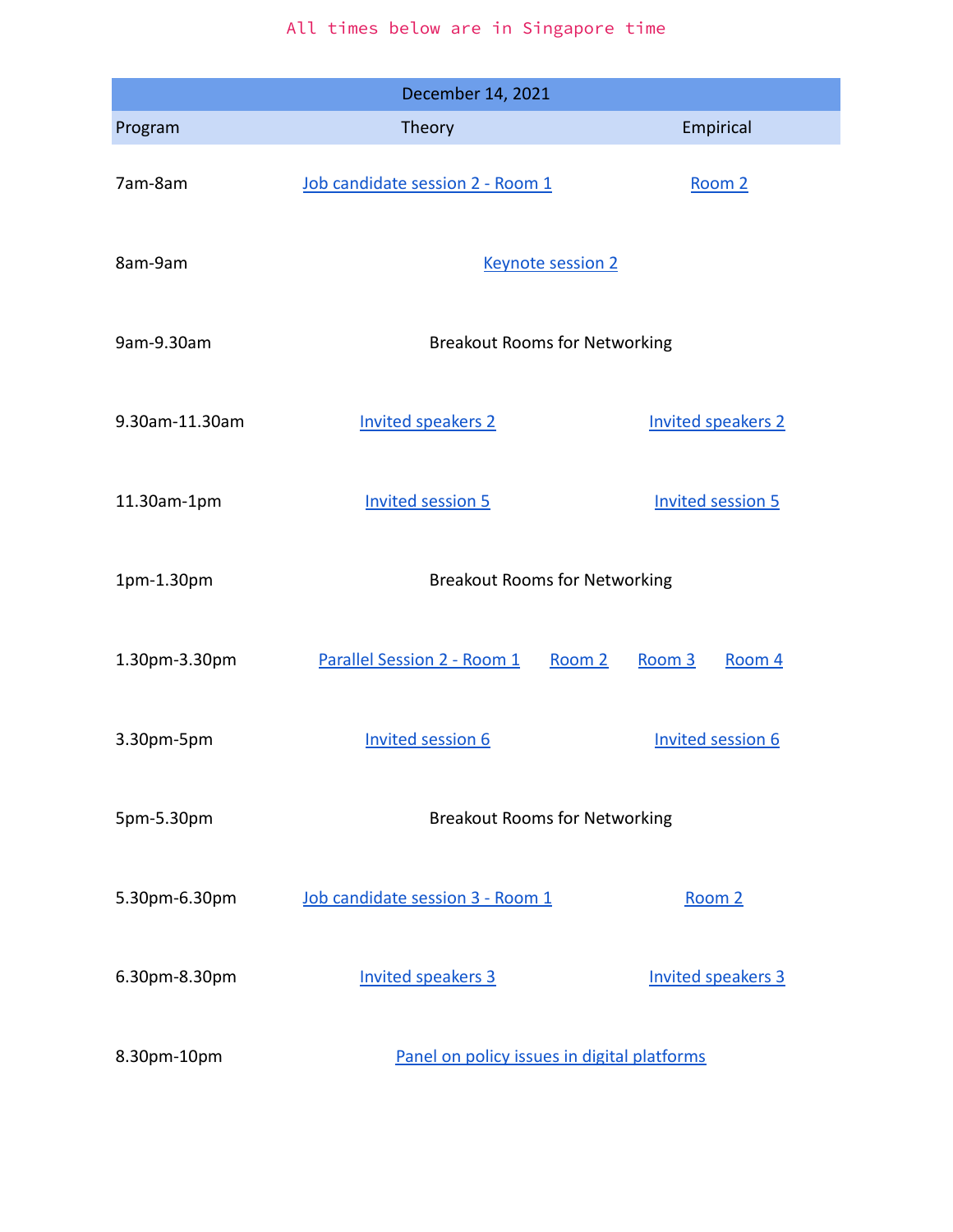#### Keynote Sessions - Click on each session for details

Keynote Session 1: Dirk [Bergemann](#page-8-2)

[Keynote](#page-10-2) Session 2: Steven Berry

#### Invited Speaker Sessions - Click on each session for details

(Theory) Invited Speaker Session 1: Jeanine [Miklos-Thal,](#page-3-0) Alessandro Bonatti, Heski Bar-Isaac

(Theory) Invited Speaker Session 2: Kathryn Spier, [Alessandro](#page-10-3) Lizzeri

[\(Theory\)](#page-15-1) Invited Speaker Session 3: John Vickers, Andrea Galeotti

(Empirical) Invited Speaker Session 1: [Jean-Francois](#page-3-1) Houde, Ginger Zhe Jin, Daniel Yi Xu

[\(Empirical\)](#page-11-0) Invited Speaker Session 2: Kate Ho, Ali Hortacsu

[\(Empirical\)](#page-15-2) Invited Speaker Session 3: Jan De Loeker, Frank Verboven

#### Invited Sessions - Click on each session for details

(Theory 1) Data collection and [consumer](#page-4-0) privacy choices

(Theory 2) Vertical Integration with Incomplete [Information:](#page-6-1) Mechanism Design Perspectives

(Theory 3) [Networks](#page-7-1)

[\(Theory](#page-8-0) 4) Search theory

(Theory 5) [Dynamic](#page-11-1) effects of mergers

(Theory 6) Digital [platforms](#page-14-0)

[\(Empirical](#page-4-1) 1) IO and China

(Empirical 2) IO and [e-commerce](#page-7-0)

(Empirical 3) IO and [environmental](#page-7-2) regulation

[\(Empirical](#page-8-1) 4) Empirical studies of collusion

[\(Empirical](#page-12-0) 5) Online privacy

[\(Empirical](#page-14-1) 6) IO and Health

#### Job Candidate Sessions - Click on each session for details

Job [Candidate](#page-9-0) Session 1 - Room 1 Job [Candidate](#page-9-1) Session 1 - Room 2 Job [Candidate](#page-10-0) Session 2 - Room 1 Job [Candidate](#page-10-1) Session 2 - Room 2 Job [Candidate](#page-14-2) Session 3 - Room 1 Job [Candidate](#page-15-0) Session 3 - Room 2

#### Parallel Sessions - Click on each session for details

[\(Theory\)](#page-5-0) Parallel Session 1 - Room 1

[\(Empirical\)](#page-5-1) Parallel Session 1 - [Room](#page-5-0) [2](#page-5-1)

[\(Empirical\)](#page-5-2) Parallel Session 1 - [Room](#page-5-0) [3](#page-5-2)

[\(Empirical\)](#page-6-0) Parallel Session 1 - [Room](#page-5-0) [4](#page-6-0)

[\(Theory\)](#page-12-1) Parallel Session 2 - [Room](#page-5-0) 1

[\(Theory\)](#page-12-2) Parallel Session 2 - [Room](#page-5-0) 2

[\(Empirical\)](#page-13-0) Parallel Session 2 - [Room](#page-5-0) 3

[\(Empirical\)](#page-13-1) Parallel Session 2 - [Room](#page-5-0) 4

Panel Discussion Session - Click on each session for details

[Panel Discussion - Policy Issues on Digital Platforms](#page-16-0)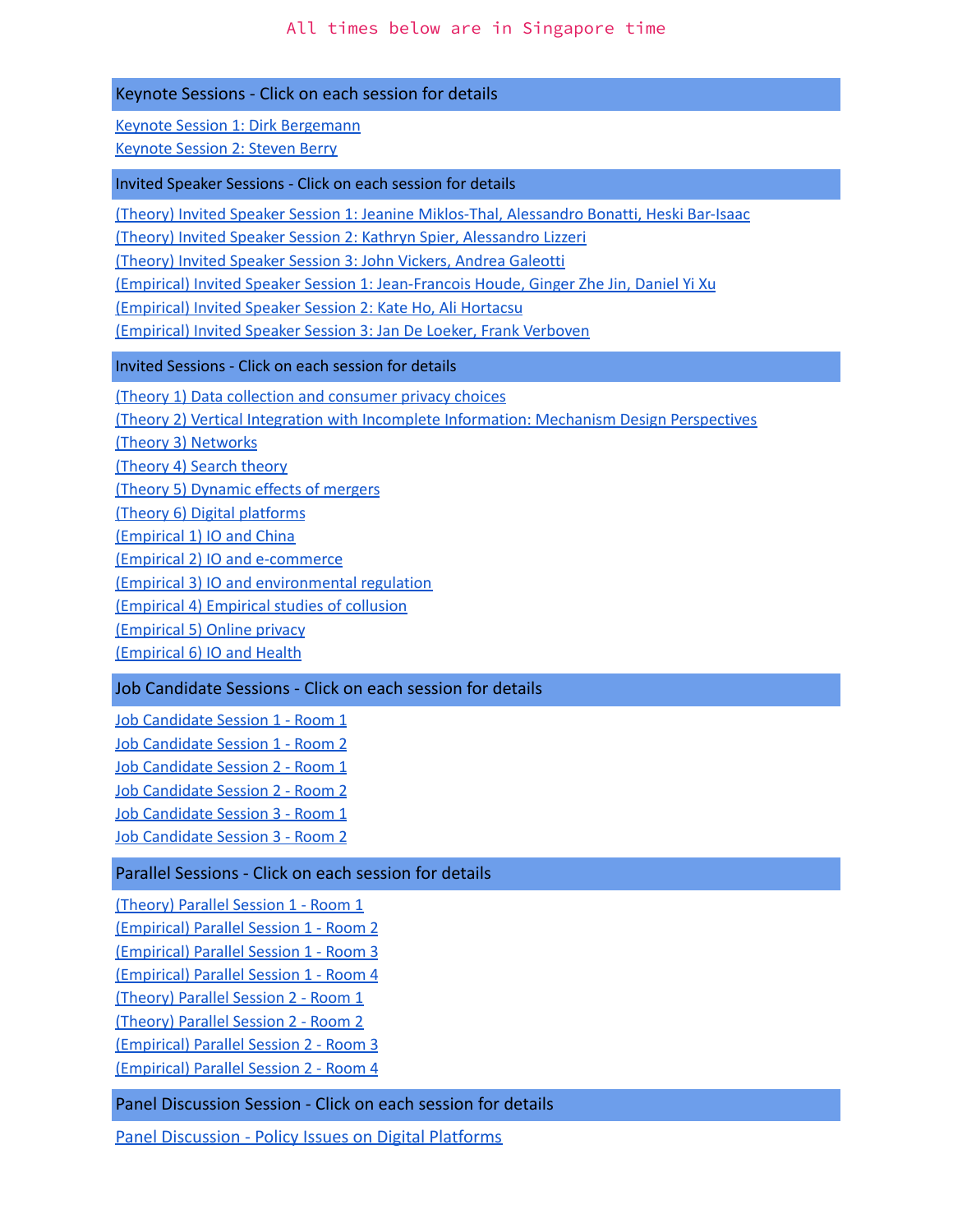# Detailed List of Sessions

# December 13, 2021 (in Singapore time)

<span id="page-3-0"></span>

| Invited speakers 1: Theory - December 13, 2021 |                                                                                |  |
|------------------------------------------------|--------------------------------------------------------------------------------|--|
| 7am - 8am                                      | Jeanine Miklos-Thal (University of Rochester)                                  |  |
| Title                                          | Opportunism in Vertical Contracting: A Dynamic Perspective<br>(with Jihwan Do) |  |
| Chair                                          | Julian Wright (National University of Singapore)                               |  |
| Discussant                                     | Leslie Marx (Duke University)                                                  |  |
| 8am - 9am                                      | Alessandro Bonatti (MIT Sloan School of Management)                            |  |
| Title                                          | Data, Competition, and Digital Platforms (with Dirk Bergemann)                 |  |
| Chair                                          | Hanna Halaburda (NYU Stern)                                                    |  |
| Discussant                                     | Vasiliki Skreta (UT Austin)                                                    |  |
| 9am-10am                                       | Heski Bar-Isaac (University of Toronto)                                        |  |
| Title                                          | Search, Showrooming and Retailer Variety (with Sandro Shelegia)                |  |
| Chair                                          | Hodaka Morita (Hitotsubashi University)                                        |  |
| Discussant                                     | Anovia Dai (Hong Kong Baptist University)                                      |  |

<span id="page-3-1"></span>

| Invited speakers 1: Empirical - December 13, 2021 |                                                                                                            |  |
|---------------------------------------------------|------------------------------------------------------------------------------------------------------------|--|
| 7am -8am                                          | Jean-Francois Houde (University of Wisconsin-Madison)                                                      |  |
| Title                                             | Hub and Spoke Cartels: Theory and Evidence from the Grocery<br>Industry" (with Rob Clark and Ig Horstmann) |  |
| Chair                                             | Nathan Miller (Georgetown University)                                                                      |  |
| Discussant                                        | Matthew Weinberg (Ohio State University)                                                                   |  |
| 8am - 9am                                         | Ginger Zhe Jin (University of Maryland)                                                                    |  |
| Title                                             | <b>Flagship Entry in Online Marketplaces (with Zhentong Lu, Xiaolu Zhou</b><br>& Lu Fang)                  |  |
| Chair                                             | Maryam Saeedi (Carnegie Mellon University)                                                                 |  |
| <b>Discussant</b>                                 | Lingfang Li (Fudan University)                                                                             |  |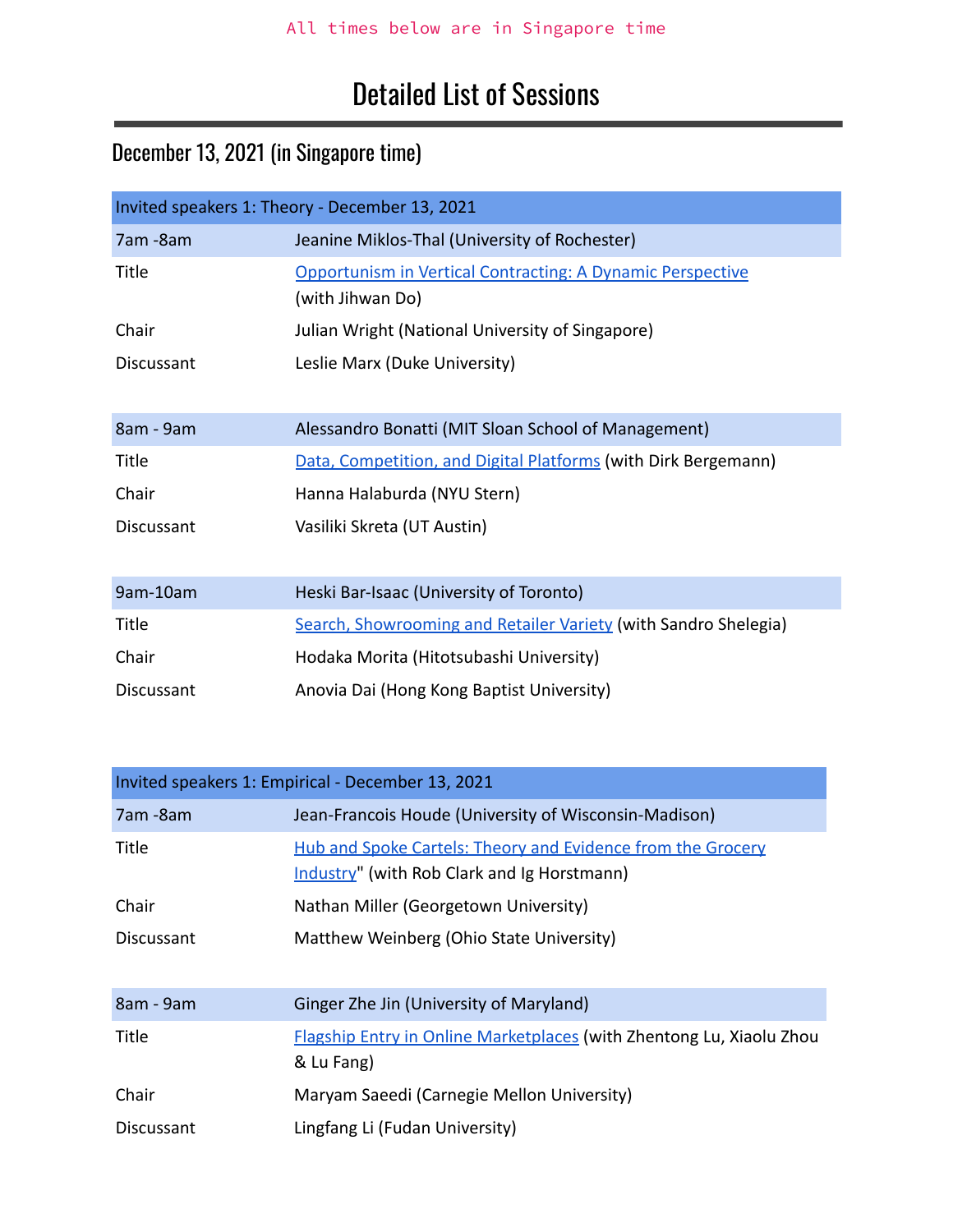| 9am-10am   | Daniel Yi Xu (Duke University)                                             |
|------------|----------------------------------------------------------------------------|
| Title      | Search and Information Frictions on Global E-Commerce Platforms:           |
|            | <b>Evidence from AliExpress (with Jie Bai, Maggie X. Chen, Jin Liu and</b> |
|            | Xiaosheng Mu)                                                              |
| Chair      | Nicholas Buccholz (Princeton University)                                   |
| Discussant | Michael Dinerstein (University of Chicago)                                 |

<span id="page-4-0"></span>Theory Invited session 1: Data collection and consumer privacy choices December 13, 2021

| Chair           | Jay Pil Choi (Michigan State University)                                                            |
|-----------------|-----------------------------------------------------------------------------------------------------|
| 10am-10.30am    | <b>Andrew Rhodes (Toulouse School of Economics)</b>                                                 |
|                 | <b>Personalized Pricing and Privacy Choice</b>                                                      |
| 10.30am-11.00am | Shota Ichihashi (Bank of Canada)                                                                    |
|                 | <b>Dynamic Privacy Choices</b>                                                                      |
| 11am-11.30am    | <b>Kai Hao Yang (Yale University)</b>                                                               |
|                 | <b>Selling Consumer Data for Profit: Optimal Market-Segmentation</b><br>Design and its Consequences |

<span id="page-4-1"></span>

| Empirical Invited session 1: IO and China<br>December 13, 2021 |                                                                                     |
|----------------------------------------------------------------|-------------------------------------------------------------------------------------|
| Chair                                                          | Yiyi Zhou (Stony Brook University)                                                  |
| 10am-10.30am                                                   | Panle Jia Barwick (Cornell University)                                              |
|                                                                | <b>Attribute-based Subsidies for Energy Efficient Products with Market</b><br>Power |
| 10.30am-11am                                                   | <b>Marc Rysman (Boston University)</b>                                              |
|                                                                | Demand for Performance Goods: Import Quotas in the Chinese Movie<br><b>Market</b>   |
| 11am-11.30am                                                   | <b>Chenyu Yang (University of Maryland)</b>                                         |
|                                                                | The Efficiency of A Dynamic Decentralized Two-sided Matching Market                 |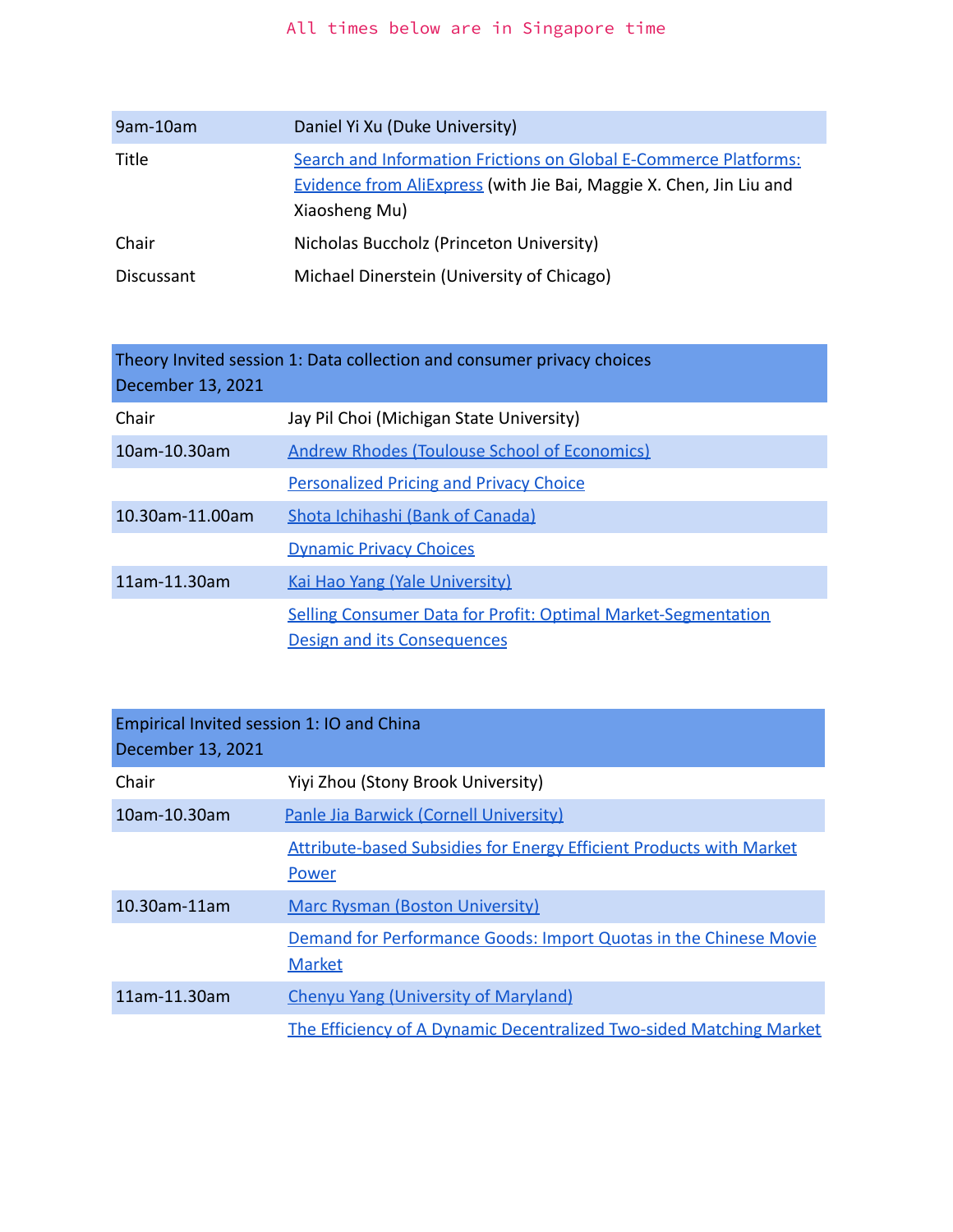<span id="page-5-0"></span>

| Parallel Session 1 - Room 1 (Theory)<br>December 13, 2021 |                                                                                                          |
|-----------------------------------------------------------|----------------------------------------------------------------------------------------------------------|
| Chair                                                     | Simona Fabrizi (University of Auckland)                                                                  |
| 12pm-12.30pm                                              | Antonio Rosato (University Technology Sydney and Università di<br>Napoli Federico II)                    |
|                                                           | Quality is in the Eye of the Beholder: Taste Projection in Markets with<br><b>Observational Learning</b> |
| 12.30pm-1pm                                               | Chenyang Li (Cornell University)                                                                         |
|                                                           | <b>Building Reputation on Online Platforms</b>                                                           |
| $1pm-1.30pm$                                              | Soo Jin Kim (Shanghai Tech University)                                                                   |
|                                                           | <b>Data Neutrality and Market Competition</b>                                                            |
| $1.30pm-2pm$                                              | <b>Gunhaeng Lee (National University of Singapore)</b>                                                   |
|                                                           | Recommender systems and the value of user data                                                           |

<span id="page-5-1"></span>

| Parallel Session 1 - Room 2 (Empirical) |                                                                       |  |
|-----------------------------------------|-----------------------------------------------------------------------|--|
| December 13, 2021                       |                                                                       |  |
| Chair                                   | David Byrne (University of Melbourne)                                 |  |
| 12pm-12.30pm                            | <b>Florian Ederer (Yale University)</b>                               |  |
|                                         | <b>Common Ownership, Competition, and Top Management Incentives</b>   |  |
| $12.30pm-1pm$                           | Sorawoot Srisuma (National University of Singapore)                   |  |
|                                         | <b>Identification and Estimation of a Search Model: A Procurement</b> |  |
|                                         | <b>Auction Approach</b>                                               |  |
| 1pm-1.30pm                              | <b>Alberto Salvo (National University of Singapore)</b>               |  |
|                                         | Willingness to fight on: Environmental quality in dynamic contests    |  |
| $1.30pm-2pm$                            | Kei Kawai (U.C. Berkeley)                                             |  |
|                                         | Using Bid Rotation and Incumbency Patterns to Detect Collusion        |  |

<span id="page-5-2"></span>

| Parallel Session 1 - Room 3 (Empirical)<br>December 13, 2021 |                                                                                                                        |
|--------------------------------------------------------------|------------------------------------------------------------------------------------------------------------------------|
| Chair                                                        | Susumu Imai (Hokkaido University)                                                                                      |
| 12pm-12.30pm                                                 | Hirovuki Kasahara (University of British Columbia)                                                                     |
|                                                              | Nonparametric Identification of Production Function, Total Factor<br><b>Productivity, and Markup from Revenue Data</b> |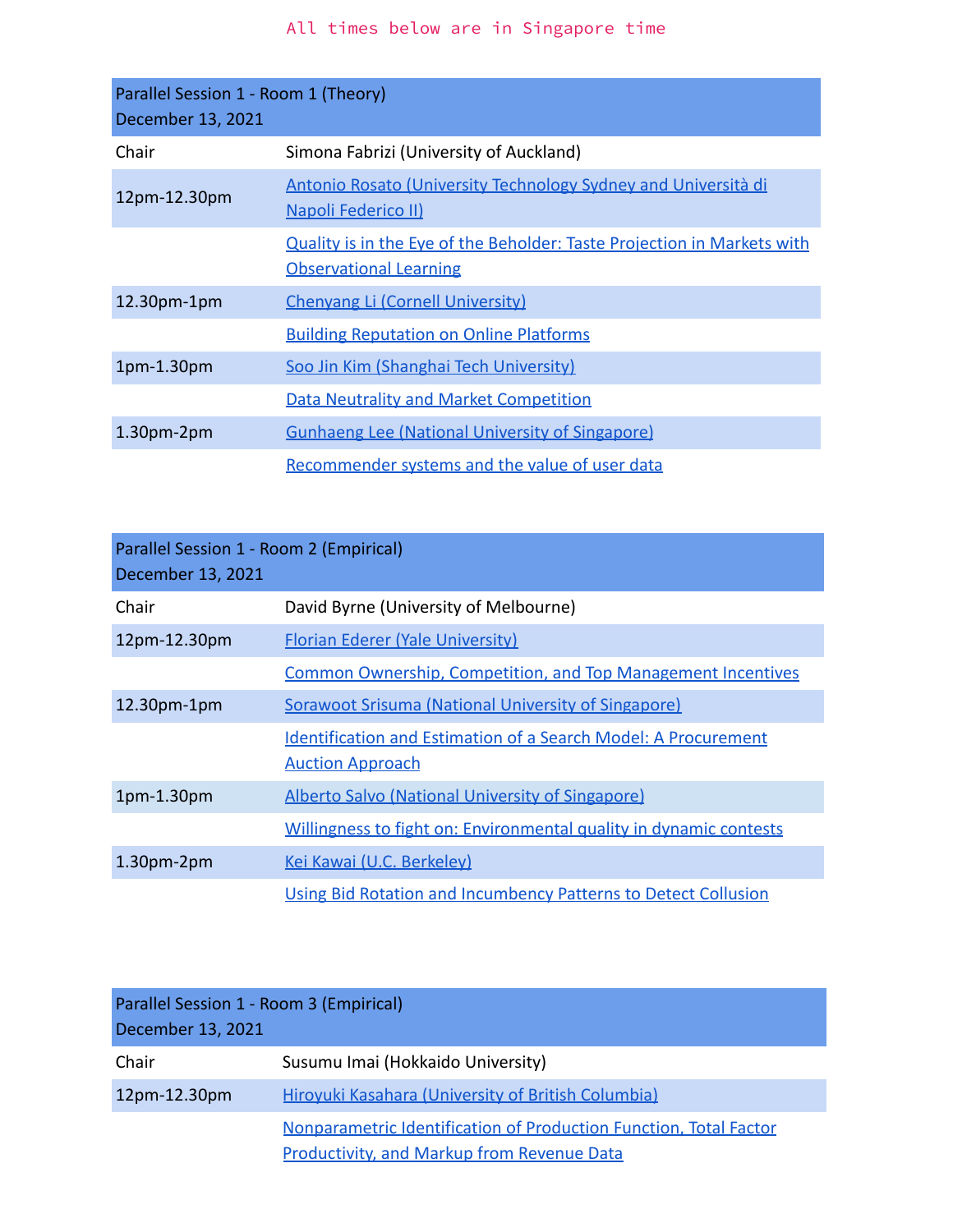| $12.30pm-1pm$ | Ken Onishi (Federal Reserve Board)                                                                       |
|---------------|----------------------------------------------------------------------------------------------------------|
|               | The Decline of Labor Share and New Technology Diffusion                                                  |
| $1pm-1.30pm$  | <b>Peter Gibbard (University of Otago)</b>                                                               |
|               | Search with two stages of information acquisition: A structural<br>econometric model of online purchases |
| $1.30pm-2pm$  | <b>Jun Zhang (University Technology Sydney)</b>                                                          |
|               | Nonparametric Identification of Bayesian Games under Exclusion<br><b>Restrictions</b>                    |

<span id="page-6-0"></span>

| Parallel Session 1 - Room 4 (Empirical)<br>December 13, 2021 |                                                                                                                     |
|--------------------------------------------------------------|---------------------------------------------------------------------------------------------------------------------|
| Chair                                                        | Nicolas de Roos (University of Sydney)                                                                              |
| 12pm-12.30pm                                                 | Jorge Lemus (University of Illinois, Urbana Champaign)                                                              |
|                                                              | <b>Physician Misconduct and Market Punishment</b>                                                                   |
| 12.30pm-1pm                                                  | Si Zuo (Cornell University)                                                                                         |
|                                                              | <b>Stores Going Online: Market Expansion or Cannibalization?</b>                                                    |
| 1pm-1.30pm                                                   | <b>Gregory Kubitz (Queensland University of Technology)</b>                                                         |
|                                                              | Understanding indicative bidding: An experimental approach                                                          |
| $1.30pm-2pm$                                                 | <b>Gordon Leslie (Monash University)</b>                                                                            |
|                                                              | Siting and Operating Incentives in Electrical Networks: A Study of<br><b>Mispricing in Australia's Zonal Market</b> |

<span id="page-6-1"></span>

| <b>Design Perspectives</b><br>December 13, 2021 | Theory Invited session 2: Vertical Integration with Incomplete Information: Mechanism |
|-------------------------------------------------|---------------------------------------------------------------------------------------|
| Chair                                           | Catherine de Fontenay (Productivity Commission)                                       |
| $2pm-2.30pm$                                    | Simon Loertscher (University of Melbourne)                                            |
|                                                 | Vertical Integration with Incomplete Information                                      |
| $2.30pm-3pm$                                    | <b>Ellen Muir (Stanford University)</b>                                               |
|                                                 | Contracting and vertical control by a dominant platform                               |
| $3pm-3.30pm$                                    | <b>Laurent Linnemer (CREST)</b>                                                       |
|                                                 | Double marginalization and vertical integration                                       |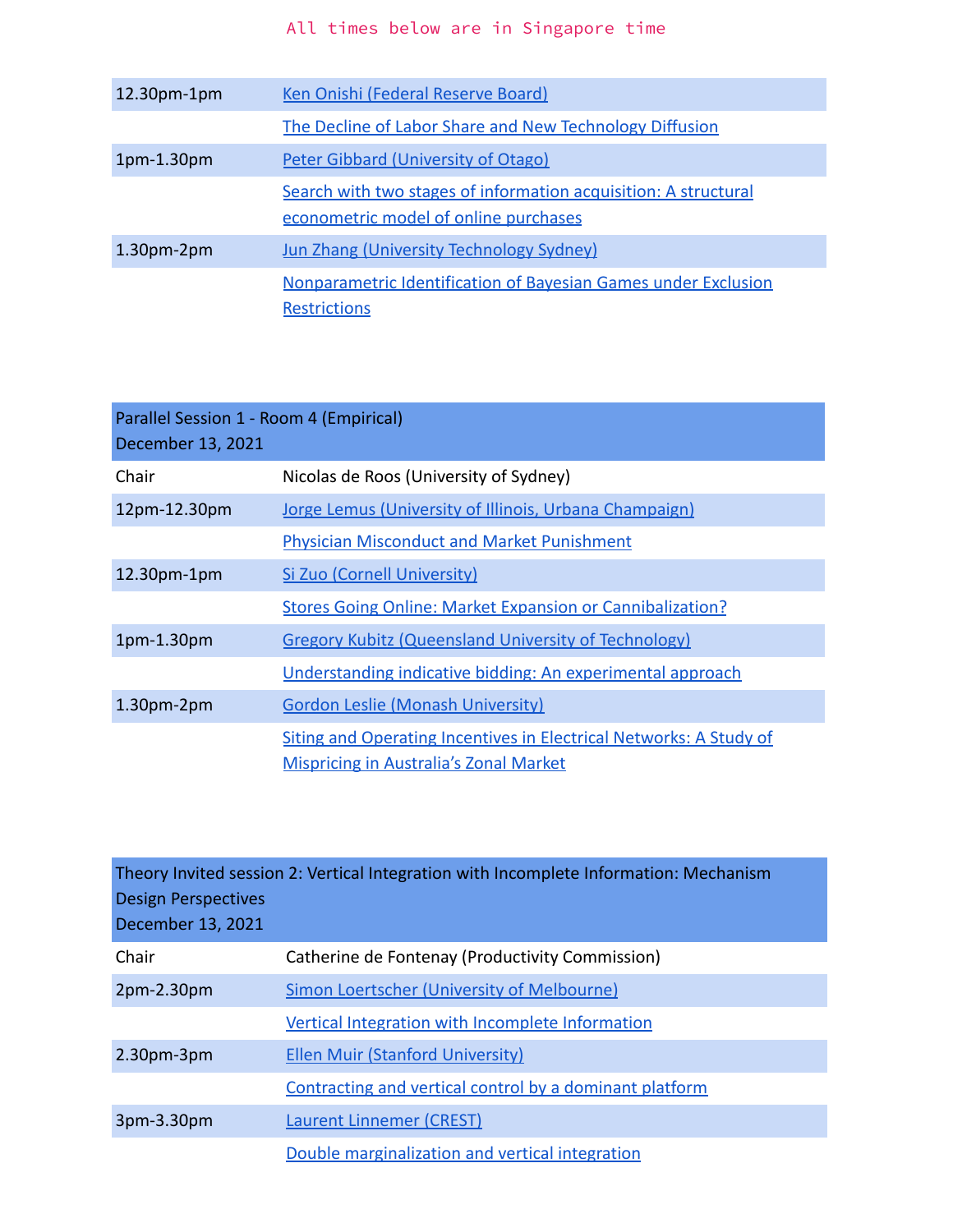<span id="page-7-0"></span>

| Empirical Invited session 2: IO and e-commerce<br>December 13, 2021 |                                                                                                |  |
|---------------------------------------------------------------------|------------------------------------------------------------------------------------------------|--|
| Chair                                                               | Steve Tadelis (UC Berkeley)                                                                    |  |
| $2pm-2.30pm$                                                        | <b>Tiffany Tsai (National University of Singapore)</b>                                         |  |
|                                                                     | <b>Steering via Algorithmic Recommendations</b>                                                |  |
| $2.30pm-3pm$                                                        | <b>Konrad Stahl (University of Mannheim)</b>                                                   |  |
|                                                                     | When and why do buyers rate in online markets?                                                 |  |
| 3pm-3.30pm                                                          | Daniel Ershov (Toulouse School of Economics)                                                   |  |
|                                                                     | Algorithmic Pricing and Competition: Evidence from the German Retail<br><b>Gasoline Market</b> |  |

<span id="page-7-1"></span>

| Theory Invited session 3: Networks<br>December 13, 2021 |                                                  |
|---------------------------------------------------------|--------------------------------------------------|
| Chair                                                   | Junjie Zhou (National University of Singapore)   |
| 4pm-4.30pm                                              | <b>Yves Zenou (Monash University)</b>            |
|                                                         | <b>Perceived Competition in Networks</b>         |
| 4.30pm-5pm                                              | Sanjeev Goyal (University of Cambridge)          |
|                                                         | <b>Clubs and Networks</b>                        |
| 5pm-5.30pm                                              | <b>Francis Bloch (Paris School of Economics)</b> |
|                                                         | <b>Attack and interception in networks</b>       |

<span id="page-7-2"></span>

| Empirical Invited session 3: IO and environmental regulation<br>December 13, 2021 |                                                                                                     |  |
|-----------------------------------------------------------------------------------|-----------------------------------------------------------------------------------------------------|--|
| Chair                                                                             | Leslie Martin (University of Melbourne)                                                             |  |
| 4pm-4.30pm                                                                        | <b>Mathias Reynaert (Toulouse School of Economics)</b>                                              |  |
|                                                                                   | <b>Collusion against Environmental Regulation</b>                                                   |  |
| 4.30pm-5pm                                                                        | Mar Reguant (Northwestern University)                                                               |  |
|                                                                                   | Measuring The Effects of Integrating Markets: An Application to the<br>Renewable Expansion in Chile |  |
| 5pm-5.30pm                                                                        | Ulrich Wagner (University of Mannheim)                                                              |  |
|                                                                                   | <b>Management Practices and Climate Policy in China</b>                                             |  |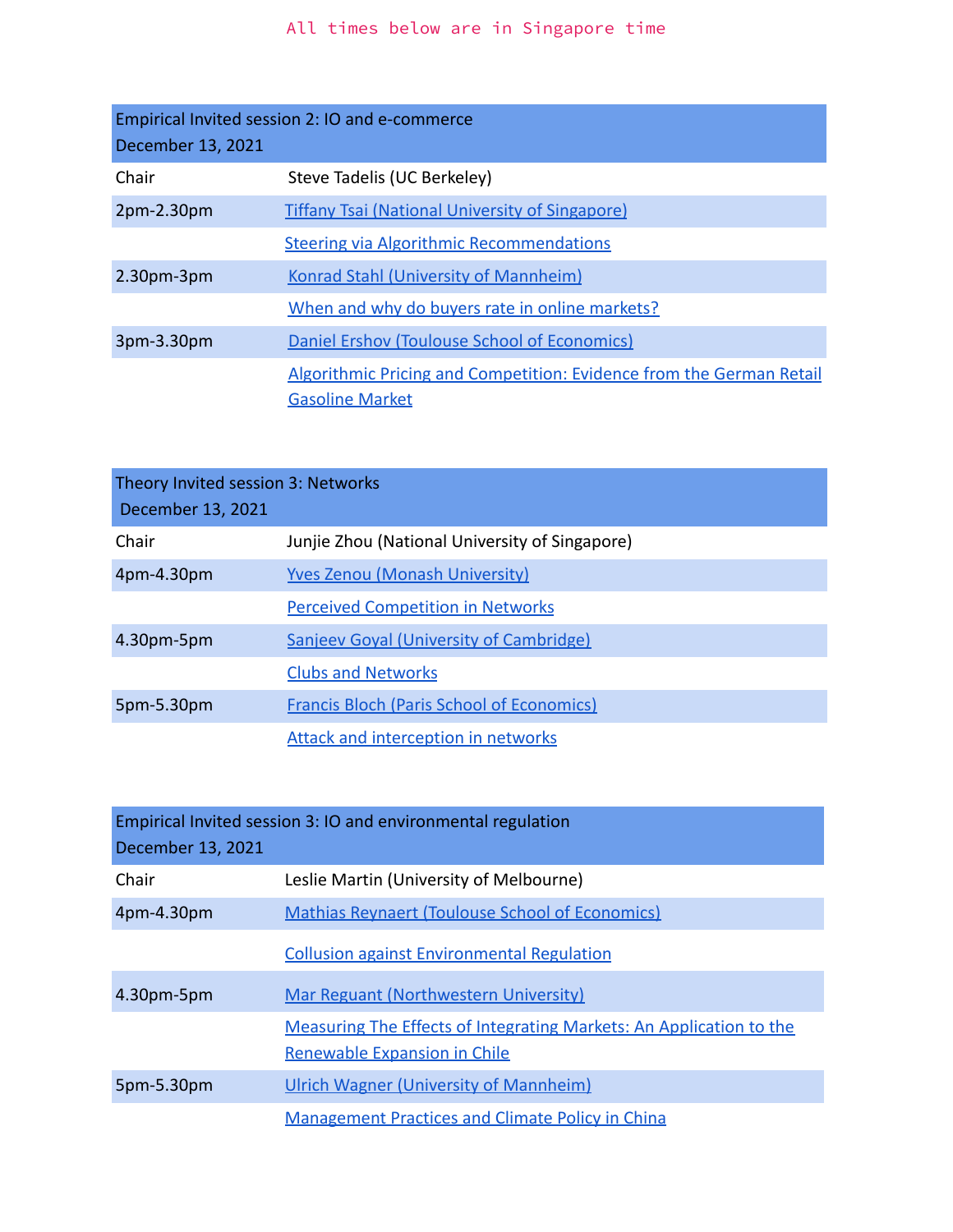<span id="page-8-0"></span>

| Theory Invited session 4: Search theory<br>December 13, 2021 |                                                |
|--------------------------------------------------------------|------------------------------------------------|
| Chair                                                        | Eeva Mauring (University of Bergen)            |
| $6$ pm $-6.30$ pm                                            | <b>Volker Nocke (University of Mannheim)</b>   |
|                                                              | <b>Consumer Search and Choice Overload</b>     |
| $6.30pm$ -7pm                                                | Alexei Parakhonyak (University of Oxford)      |
|                                                              | <b>Dynamic Consumer Search</b>                 |
| 7pm-7.30pm                                                   | <b>Nicolas Schutz (University of Mannheim)</b> |
|                                                              | Dual Pricing in a Model of Sales               |

<span id="page-8-1"></span>

| Empirical Invited session 4: Empirical studies of collusion<br>December 13, 2021 |                                                                                                               |  |
|----------------------------------------------------------------------------------|---------------------------------------------------------------------------------------------------------------|--|
| Chair                                                                            | David Byrne (University of Melbourne)                                                                         |  |
| 6pm-6.30pm                                                                       | Jun Nakabayashi (Kindai University)                                                                           |  |
|                                                                                  | The Value of Privacy in Cartels: An Analysis of the Inner Workings of a<br><b>Bidding Ring</b>                |  |
| $6.30pm$ -7pm                                                                    | Jorge Ale Chilet (Bar-Ilan University)                                                                        |  |
|                                                                                  | <b>Gradually Rebuilding a Relationship: The Emergence of Collusion in</b><br><b>Retail Pharmaciesin Chile</b> |  |
| 7pm-7.30pm                                                                       | <b>Catarina Marvao (Stockholm School of Economics)</b>                                                        |  |
|                                                                                  | Cartel birth and death dynamics: empirical evidence                                                           |  |

<span id="page-8-2"></span>

| Keynote Session 1 - December 13, 2021 |                                                       |
|---------------------------------------|-------------------------------------------------------|
| 8pm-9pm                               | Dirk Bergemann (Yale University)                      |
| Title                                 | <b>Selling Impressions: Competition vs Efficiency</b> |
| Chair                                 | Yeon-Koo Che (Columbia University)                    |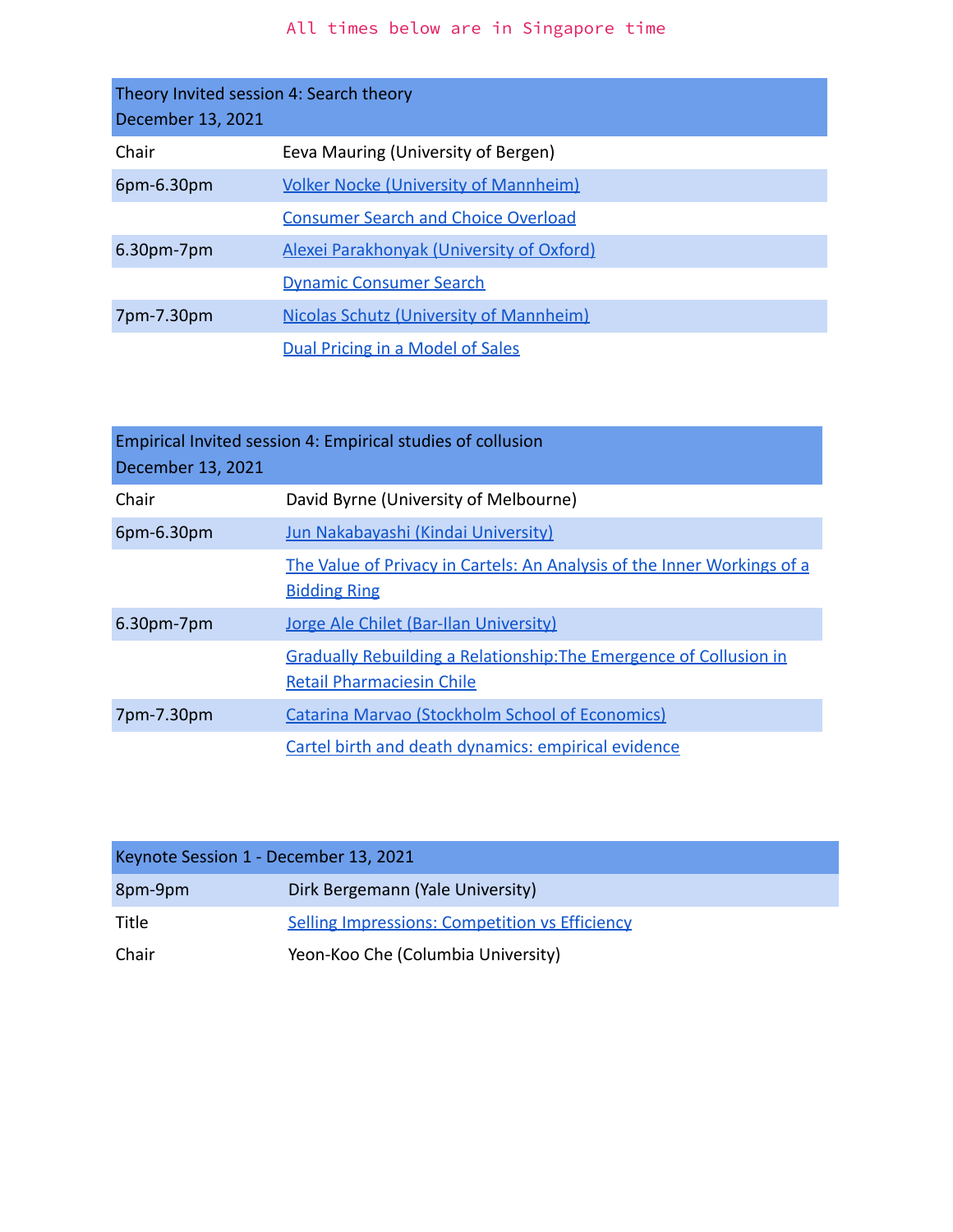<span id="page-9-0"></span>

| Job Candidate Session 1 - Room 1<br>December 13, 2021 |                                                                                                                     |
|-------------------------------------------------------|---------------------------------------------------------------------------------------------------------------------|
| Chair                                                 | Frank Verboven (KU Leuven)                                                                                          |
| $9:30PM - 10:00PM$                                    | Jian Xin Heng (Yale University)                                                                                     |
|                                                       | <b>Quantifying Vertical Relationship-Forming Incentives under Economies</b><br>of Scale and Product Differentiation |
| 10:00PM-10:30PM                                       | <b>Frank Pinter (Harvard Business School)</b>                                                                       |
|                                                       | <b>Regulatory Mandates and Electric Vehicle Product Variety</b>                                                     |

<span id="page-9-1"></span>

| Job Candidate Session 1 - Room 2<br>December 13, 2021 |                                                                                                        |  |
|-------------------------------------------------------|--------------------------------------------------------------------------------------------------------|--|
| Chair                                                 | Daniel Yi Xu (Duke University)                                                                         |  |
| 9:30PM-10:00PM                                        | <b>Qinshu Xue (Cornell University)</b>                                                                 |  |
|                                                       | Vertical Relations, Demand Risk, and Upstream Concentration: The<br>Case of the US Automobile Industry |  |
| 10:00PM-10:30PM                                       | Cici McNamara (University of Wisconsin)                                                                |  |
|                                                       | <b>Health Information Technology and Innovation Diffusion in Primary</b><br><b>Care Settings</b>       |  |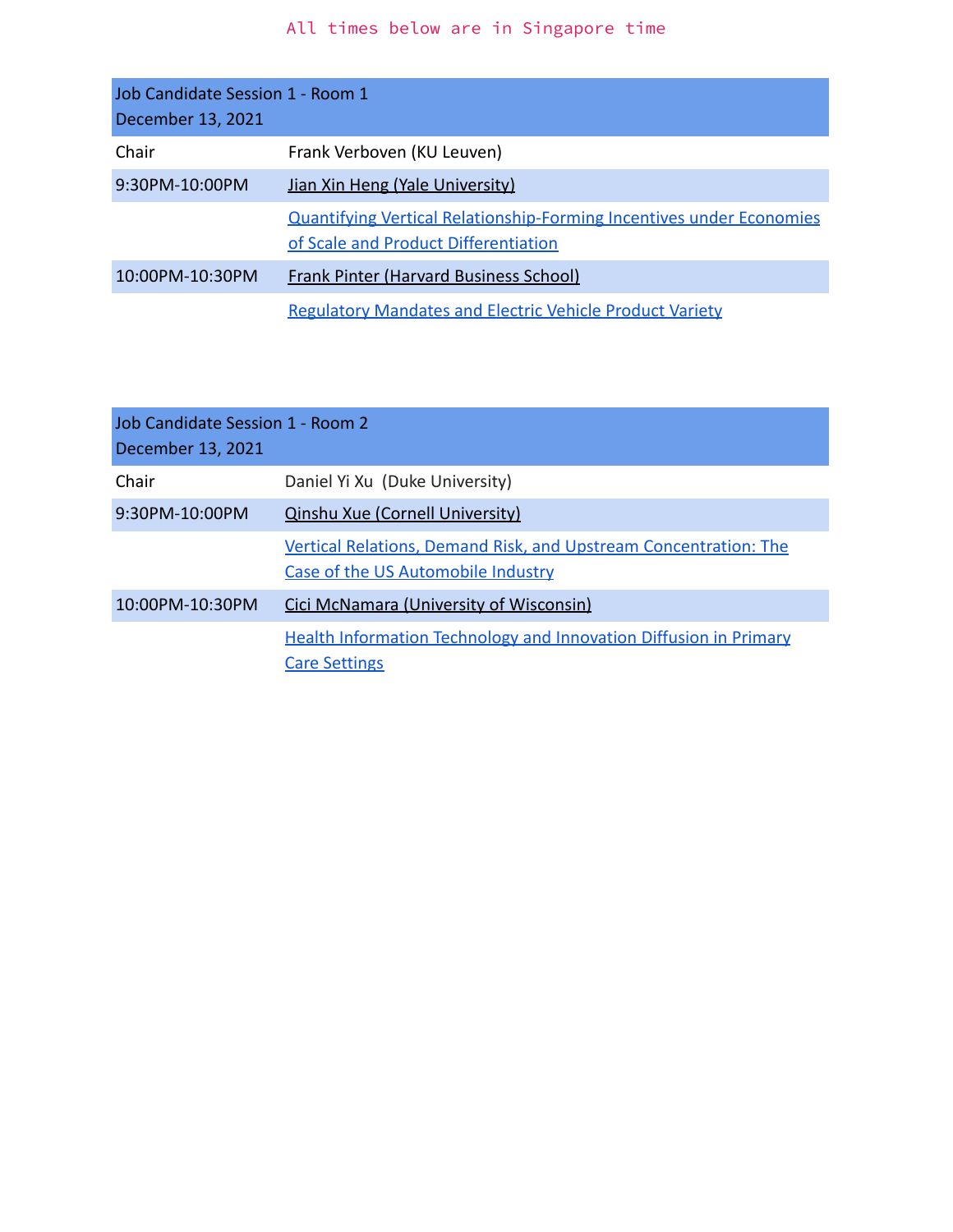# December 14, 2021 (in Singapore time)

<span id="page-10-0"></span>

| Job Candidate Session 2 - Room 1<br>December 14, 2021 |                                              |
|-------------------------------------------------------|----------------------------------------------|
| Chair                                                 | Leslie Marx (Duke University)                |
| 7:00AM-07:30AM                                        | Yejia Xu (University of Southern California) |
|                                                       | <b>Delegated Bundling</b>                    |
| 7:30AM-08:00AM                                        | Changhwa Lee (University of Pennsylvania)    |
|                                                       | Optimal Recommender System Design            |

<span id="page-10-1"></span>

| Job Candidate Session 2- Room 2<br>December 14, 2021 |                                                                                              |
|------------------------------------------------------|----------------------------------------------------------------------------------------------|
| Chair                                                | David Byrne (University of Melbourne)                                                        |
| 7:00AM-07:30AM                                       | Ron Yang (Harvard Business School)                                                           |
|                                                      | (Don't) Take Me Home: Home Bias and the Effect of Self-Driving Trucks<br>on Interstate Trade |
| 7:30AM-08:00AM                                       | Shengmao Cao (Stanford University)                                                           |
|                                                      | <b>Equilibrium Effects of Pharmaceutical Bundling: Evidence from India</b>                   |

<span id="page-10-2"></span>

| Keynote Session 2 - December 14, 2021 |                                        |
|---------------------------------------|----------------------------------------|
| 8am-9am                               | Steven Berry (Yale University)         |
| Title                                 | Foundations of Demand Estimation in IO |
| Chair                                 | Chair: Robin Lee (Harvard University)  |

<span id="page-10-3"></span>

| Invited speakers 2: Theory - December 14, 2021 |                                                  |
|------------------------------------------------|--------------------------------------------------|
| 9.30am-10.30am                                 | Kathryn Spier (Harvard University)               |
| Title                                          | <b>Holding Platforms Liable (with Xinyu Hua)</b> |
| Chair                                          | Andrei Hagiu (Boston University)                 |
| Discussant                                     | Hong Luo (Harvard University)                    |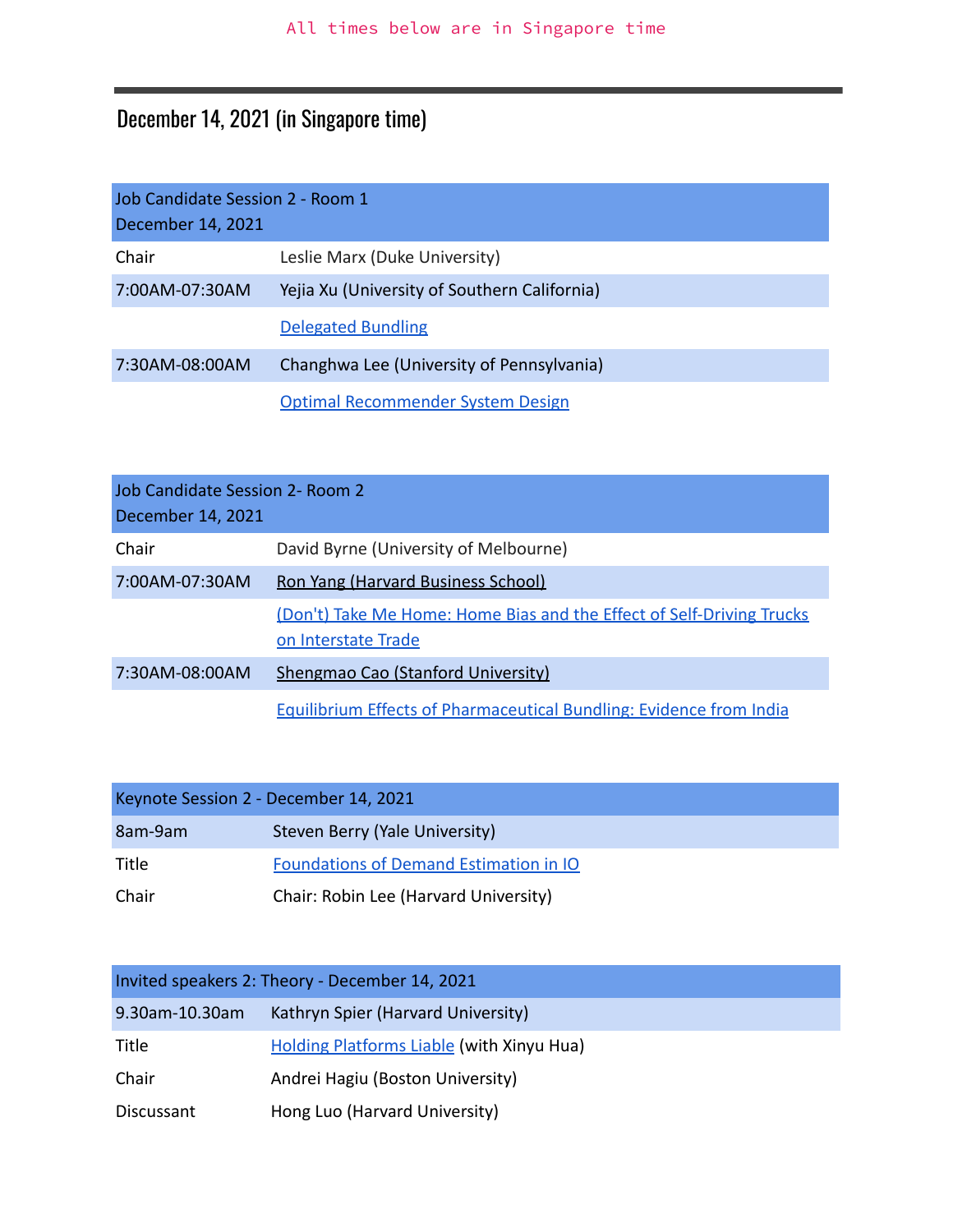| 10.30am-11.30am | Alessandro Lizzeri (Princeton University)                                         |
|-----------------|-----------------------------------------------------------------------------------|
| Title           | Disentangling Exploration from Exploitation (with Eran Shmaya and Leeat<br>Yariv) |
| Chair           | Satoru Takahashi (National University of Singapore)                               |
| Discussant      | Arjada Bardhi (Duke University)                                                   |

<span id="page-11-0"></span>

| Invited speakers 2: Empirical - December 14, 2021 |                                                                                                                                                               |  |
|---------------------------------------------------|---------------------------------------------------------------------------------------------------------------------------------------------------------------|--|
| 9.30am-10.30am                                    | Kate Ho (Princeton University)                                                                                                                                |  |
| Title                                             | <b>Contracting over Rebates: Formulary Design and Pharmaceutical</b><br>Spending (with Robin Lee)                                                             |  |
| Chair                                             | Amanda Starc (Northwestern University)                                                                                                                        |  |
| Discussant                                        | Ben Handel (UC Berkeley)                                                                                                                                      |  |
|                                                   | 10.30am-11.30am Ali Hortacsu (University of Chicago)                                                                                                          |  |
| <b>Title</b>                                      | Organizational Structure and Pricing: Evidence from a Large U.S. Airline<br>(with Olivia R. Natan, Hayden Parsley, Timothy Schwieg, and Kevin R.<br>Williams) |  |
| Chair                                             | Shoshana Vasserman (Stanford University)                                                                                                                      |  |
| Discussant                                        | Tiffany Tsai (National University of Singapore)                                                                                                               |  |

<span id="page-11-1"></span>

| Theory Invited session 5: Dynamic effects of mergers<br>December 14, 2021 |                                                                                                                   |
|---------------------------------------------------------------------------|-------------------------------------------------------------------------------------------------------------------|
| Chair                                                                     | Nisvan Erkal (University of Melbourne)                                                                            |
|                                                                           | 11.30am-12pm Michael Katz (UC Berkeley)                                                                           |
|                                                                           | Dynamic Merger Policy and Pre-Merger Product Choice by an Entrant                                                 |
| 12pm-12.30pm                                                              | Abraham L Wickelgren (University of Texas)                                                                        |
|                                                                           | <b>Optimal Merger Standards for Potential Competition: The Effect of Ex Anter</b><br><b>Investment Incentives</b> |
| $12.30pm-1pm$                                                             | Chengsi Wang (Monash University)                                                                                  |
|                                                                           | Start-up acquisitions and the induced kill-zone                                                                   |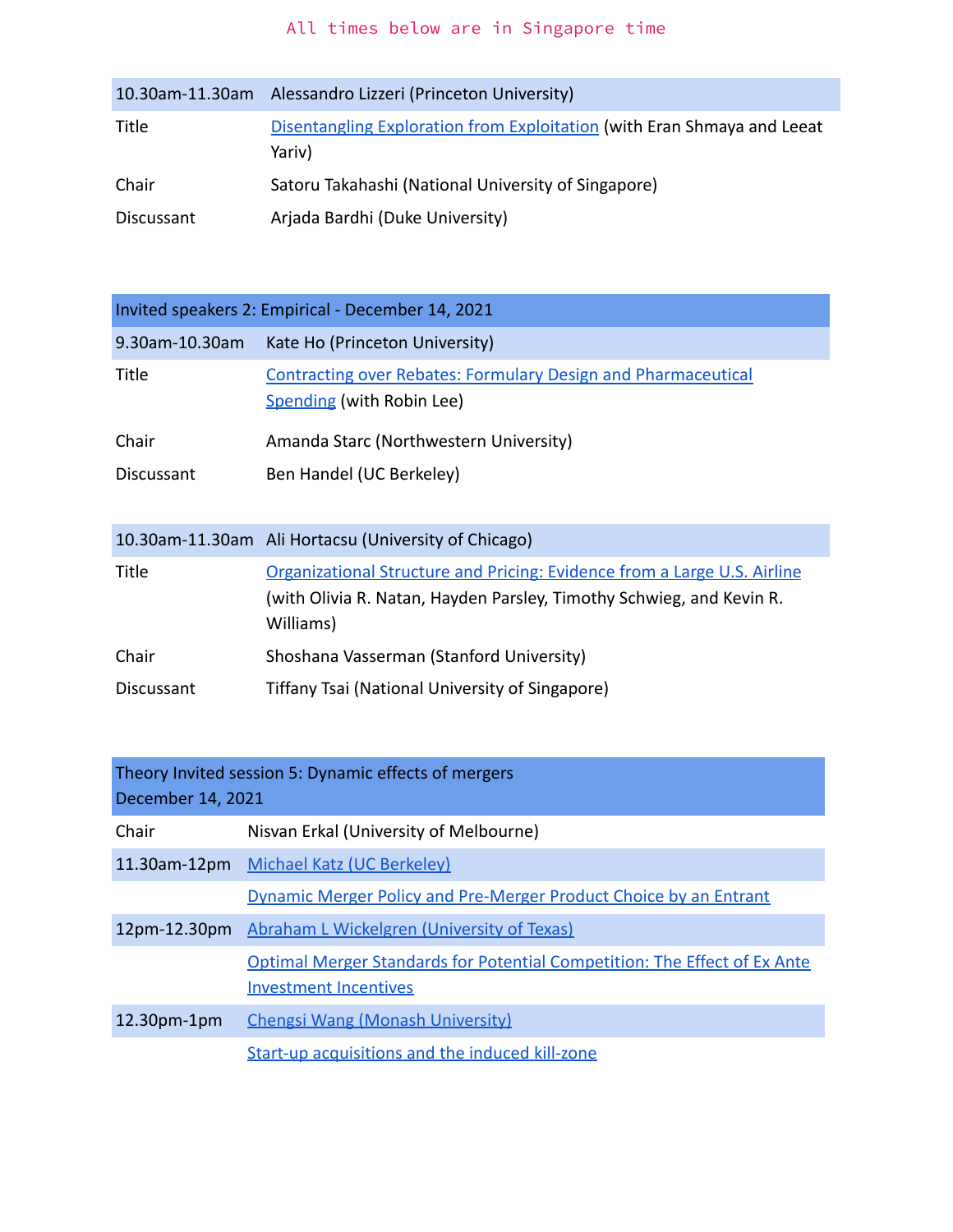<span id="page-12-0"></span>

| <b>Empirical Invited session 5: Online privacy</b><br>December 14, 2021 |                                                                                             |
|-------------------------------------------------------------------------|---------------------------------------------------------------------------------------------|
| Chair                                                                   | Junhong Chu (National University of Singapore)                                              |
| 11.30am-12pm                                                            | Hema Yoganarasimhan (University of Washington)                                              |
|                                                                         | <b>Targeting and Privacy in Mobile Advertising</b>                                          |
| $12pm-12.30pm$                                                          | <b>Matthew Shum (Caltech)</b>                                                               |
|                                                                         | The Impact of Privacy Protection Measures on Online Advertising Markets                     |
| $12.30$ am-1 $pm$                                                       | <b>Grazia Cecere (Institut Mines Telecom)</b>                                               |
|                                                                         | <b>Privacy and Children: What Drives DigitalData Protection for Very Young</b><br>Children? |

<span id="page-12-1"></span>

| Parallel Session 2 - Room 1 (Theory) |                                                                         |
|--------------------------------------|-------------------------------------------------------------------------|
| December 14, 2021                    |                                                                         |
| Chair                                | Jingfeng Lu (National University of Singapore)                          |
| $1.30pm-2pm$                         | <b>Junjie Zhou (National University of Singapore)</b>                   |
|                                      | Consumer heterogeneity and inefficiency in oligopoly markets            |
| $2pm-2.30pm$                         | <b>Yingi Zhang (University of International Business and Economics)</b> |
|                                      | <b>Competition with Complements and Substitutes</b>                     |
| $2.30pm-3pm$                         | Zhijun Chen (Monash University)                                         |
|                                      | <b>Price Squeezes as an Exploitative Abuse</b>                          |
| 3pm-3.30pm                           | <b>Matteo Courthoud (University of Zurich)</b>                          |
|                                      | <b>Algorithmic Collusion on Online Marketplaces</b>                     |

<span id="page-12-2"></span>

| Parallel Session 2 - Room 2 (Theory)<br>December 14, 2021 |                                                                                       |
|-----------------------------------------------------------|---------------------------------------------------------------------------------------|
| Chair                                                     | Yuk-fai Fong (HKU Business School)                                                    |
| $1.30pm-2pm$                                              | Sephorah Mangin (Australian National University)                                      |
|                                                           | When is Competition Price-increasing? The Impact of Expected Competition<br>on Prices |
| $2pm-2.30pm$                                              | <b>Tat-How Teh (Chinese University of Hong Kong-Shenzhen)</b>                         |
|                                                           | <b>Membership and Discovery Platforms for Content Creators</b>                        |
| $2.30pm-3pm$                                              | Takanori Adachi (Kyoto University)                                                    |
|                                                           | <b>Platform Oligopoly with Endogenous Homing: Theory and Applications to</b>          |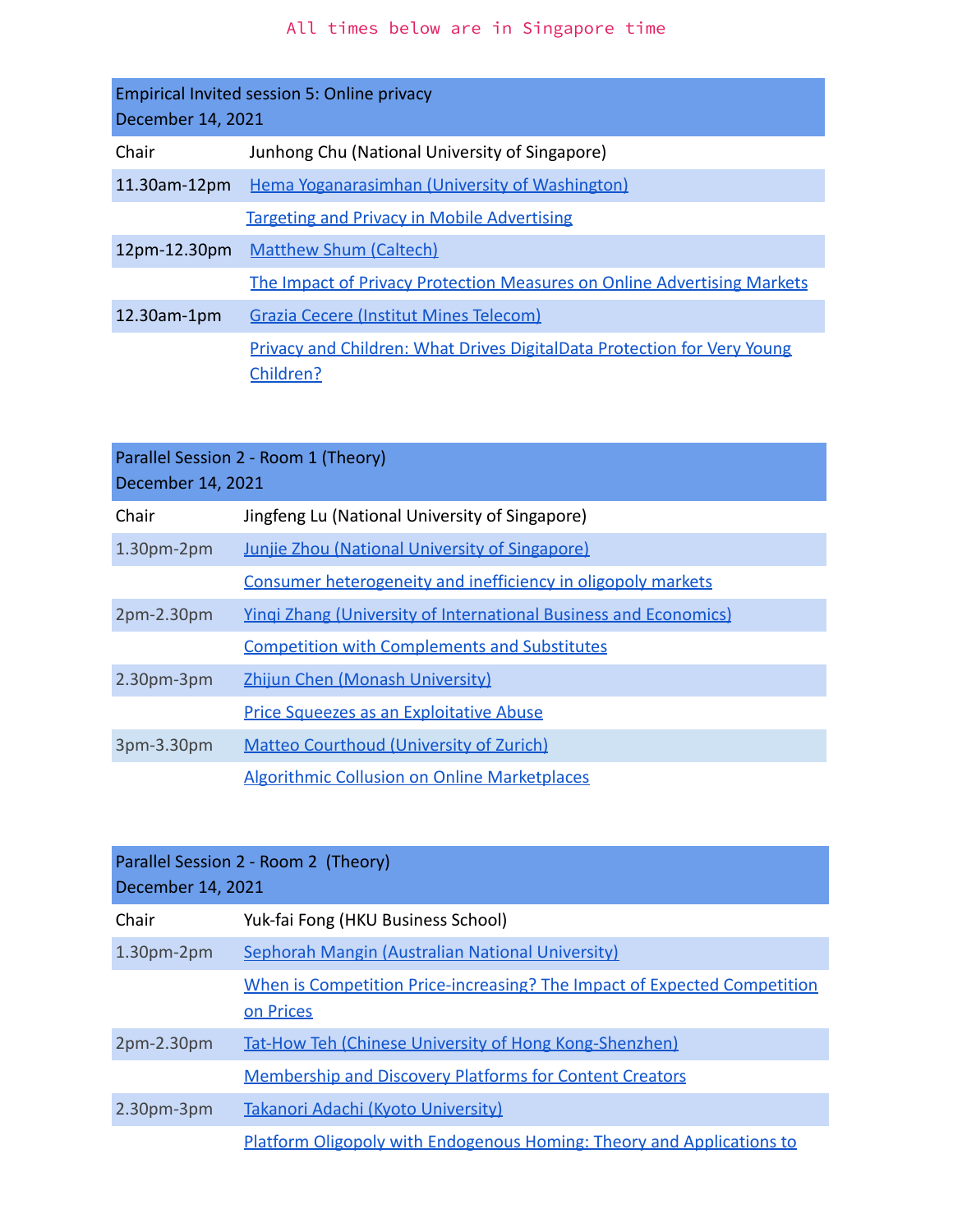[Free Entry and Mergers](https://www.dropbox.com/s/crxwp2dis3vhx0f/Takanori%20Adachi.pdf?dl=0)

3pm-3.30pm <u>[Zhenda Yin \(Peking University\)](http://yinecon.weebly.com/)</u>

[Promotions, Adverse Selection, and Efficiency](https://www.apioc2021.sg/wp-content/uploads/2021/papers/14dec/Parallel_Session/08_Zhenda%20Yin_v2.pdf)

<span id="page-13-0"></span>

| Parallel Session 2 - Room 3 (Empirical)<br>December 14, 2021 |                                                                                                     |  |
|--------------------------------------------------------------|-----------------------------------------------------------------------------------------------------|--|
| Chair                                                        | Tiffany Tsai (National University of Singapore)                                                     |  |
| $1.30pm-2pm$                                                 | Susumu Sato (Hitotsubashi University)                                                               |  |
|                                                              | Merger Analysis in the App Economy: An Empirical Model of Ad-sponsored<br>Media                     |  |
| $2pm-2.30pm$                                                 | Yuta Toyama (Waseda University)                                                                     |  |
|                                                              | <b>Flexible Demand Estimation with Nonparametric Income Effect</b>                                  |  |
| $2.30pm-3pm$                                                 | Or Avishay-Rizi (Tel Aviv University)                                                               |  |
|                                                              | <b>Price Saliency and Fairness: Evidence from Regulatory Shaming</b>                                |  |
| 3pm-3.30pm                                                   | <b>Pavel Kirevey (INSEAD)</b>                                                                       |  |
|                                                              | Infinite but Rare: Valuation and Pricing in Marketplaces for Blockchain-Based<br>Nonfungible Tokens |  |

<span id="page-13-1"></span>

| Parallel Session 2 - Room 4 (Empirical)<br>December 14, 2021 |                                                                         |
|--------------------------------------------------------------|-------------------------------------------------------------------------|
| Chair                                                        | Nicolas de Roos (University of Sydney)                                  |
| $1.30pm-2pm$                                                 | Aljoscha Janssen (Singapore Management University)                      |
|                                                              | <b>Retail Pharmacies and Drug Diversion during the Opioid Epidemic</b>  |
| $2pm-2.30pm$                                                 | <b>Aaron Barkley (University of Melbourne)</b>                          |
|                                                              | The Human Cost of Collusion: Health Effects of a Mexican Insulin Cartel |
| $2.30pm-3pm$                                                 | <b>Yossi Spiegel (Tel Aviv University)</b>                              |
|                                                              | Research in IO: Evidence from the EARIE conference                      |
| 3pm-3.30pm                                                   | <b>Isis Durrmeyer (Toulouse School of Economics)</b>                    |
|                                                              | The welfare costs of urban traffic regulations                          |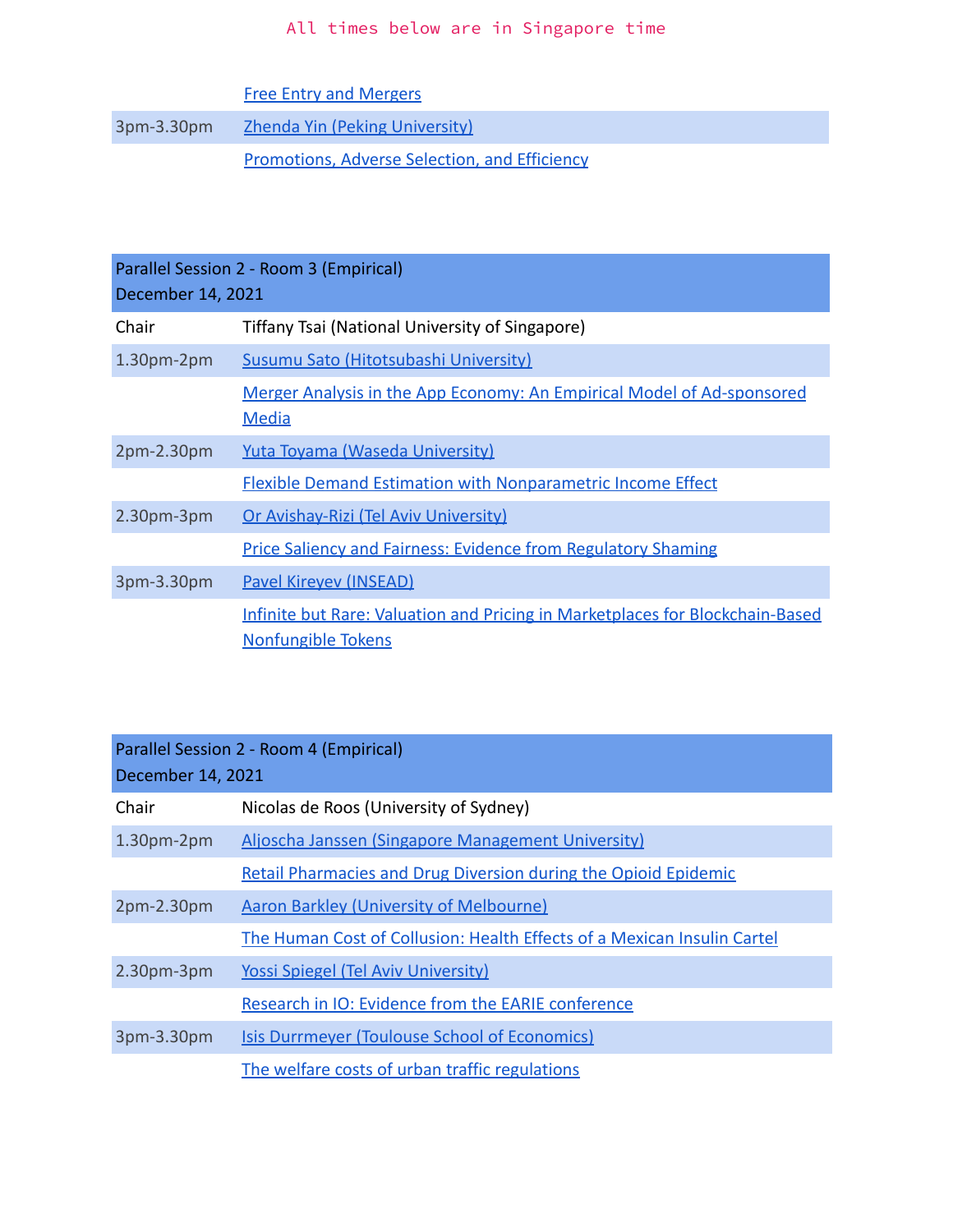<span id="page-14-0"></span>

| Theory Invited session 6: Digital platforms<br>December 14, 2021 |                                                         |
|------------------------------------------------------------------|---------------------------------------------------------|
| Chair                                                            | Reiko Aoki (JFTC)                                       |
| 3.30pm-4pm                                                       | Ozlem Bedre-Defolie (ESMT Berlin)                       |
|                                                                  | <b>Hybrid Platform Model</b>                            |
| 4pm-4.30pm                                                       | <b>Martin Peitz (University of Mannheim)</b>            |
|                                                                  | Inflated recommendations                                |
| 4.30pm-5pm                                                       | <b>Julian Wright (National University of Singapore)</b> |
|                                                                  | Platform advertising and seller commoditization         |

<span id="page-14-1"></span>

| Empirical Invited session 6: IO and Health<br>December 14, 2021 |                                                                                                                                                  |
|-----------------------------------------------------------------|--------------------------------------------------------------------------------------------------------------------------------------------------|
| Chair                                                           | Yasutora Watanabe (University of Tokyo)                                                                                                          |
| 3.30pm-4pm                                                      | <b>Margaret Kyle (MINES Paris Tech)</b>                                                                                                          |
|                                                                 | <b>TRIPS, Patents, and Drug Prices in India</b>                                                                                                  |
| 4pm-4.30pm                                                      | <b>Pierre Dubois (Toulouse School of Economics)</b>                                                                                              |
|                                                                 | <b>Bargaining and International Reference Pricing in the Pharmaceutical</b><br>Industry                                                          |
| 4.30pm-5pm                                                      | <b>Tobias Klein (Tilburg University)</b>                                                                                                         |
|                                                                 | The Response to Dynamic Incentives in Insurance Contracts with a<br>Deductible: Evidence from a Differences-in-Regression-Discontinuities Design |

<span id="page-14-2"></span>

| Job Candidate Session 3 - Room 1<br>December 14, 2021 |                                                                                |
|-------------------------------------------------------|--------------------------------------------------------------------------------|
| Chair                                                 | Simon Loertscher (University of Melbourne)                                     |
|                                                       | 5:30PM-06:00PM Federico Innocenti (University of Mannheim)                     |
|                                                       | Can Media Pluralism Be Harmful to News Quality?                                |
|                                                       | 6:00PM-06:30PM Felix Montag (LMU Munich)                                       |
|                                                       | Mergers, Foreign Entry, and Jobs: Evidence from the U.S. Appliance<br>Industry |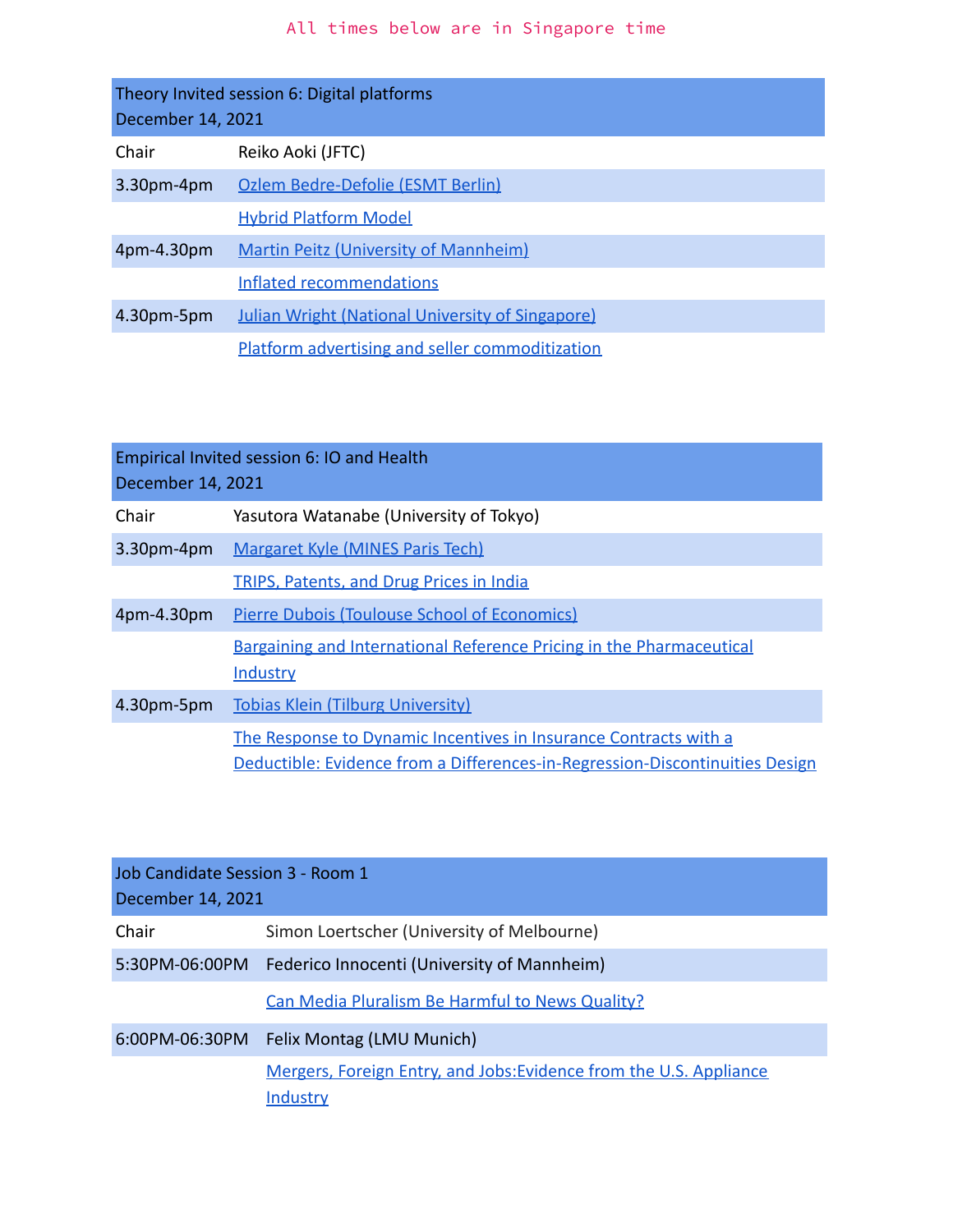<span id="page-15-1"></span><span id="page-15-0"></span>

| Job Candidate Session 3 - Room 2<br>December 14, 2021 |                                                                                                   |  |  |  |
|-------------------------------------------------------|---------------------------------------------------------------------------------------------------|--|--|--|
| Chair                                                 | Alon Eizenberg (The Hebrew University of Jerusalem)                                               |  |  |  |
| 5:30PM-06:00PM                                        | Enrico Maria Camarda (KU Leuven)                                                                  |  |  |  |
|                                                       | Outcome-based prices in the English National Health Service                                       |  |  |  |
| 6:00PM-06:30PM                                        | Debashrita Mohapatra (KU Leuven)                                                                  |  |  |  |
|                                                       | Dealer locations, mergers and consumer welfare in the Automobile<br>industry                      |  |  |  |
|                                                       | Invited speakers 3: Theory - December 14, 2021                                                    |  |  |  |
| 6.30pm-7.30pm                                         | John Vickers (University of Oxford)                                                               |  |  |  |
| Title                                                 | Multiproduct cost passthrough: Edgeworth's paradox of taxation revisited<br>(with Mark Armstrong) |  |  |  |
| Chair                                                 | Monika Mrazova (University of Geneva)                                                             |  |  |  |
| <b>Discussant</b>                                     | Germain Gaudin (University of Freiburg)                                                           |  |  |  |
| 7.30pm-8.30pm                                         | Andrea Galeotti (London Business School)                                                          |  |  |  |
| Title                                                 | Market segmentation through information (with Matthew Elliott, Andrew<br>Koh and Wenhao Li)       |  |  |  |
| Chair                                                 | Balazs szentes (London School of Economics)                                                       |  |  |  |
| <b>Discussant</b>                                     | Ina Taneva (University of Edinburgh)                                                              |  |  |  |

<span id="page-15-2"></span>

| Invited speakers 3: Empirical - December 14, 2021 |                                                                                                   |  |  |
|---------------------------------------------------|---------------------------------------------------------------------------------------------------|--|--|
|                                                   | 6.30pm-7.30pm Jan De Loecker (KU Leuven)                                                          |  |  |
| Title                                             | The Welfare Impact of Market Power: The OPEC Cartel (with John Asker and<br>Allan Collard-Wexler) |  |  |
| Chair                                             | David Byrne (University of Melbourne)                                                             |  |  |
| Discussant                                        |                                                                                                   |  |  |

|            | 7.30pm-8.30pm Frank Verboven (KU Leuven)                                                                       |
|------------|----------------------------------------------------------------------------------------------------------------|
| Title      | <u>Private Monopoly and Restricted Entry – Evidence from the Notary</u><br>Profession (with Biliana Yontcheva) |
| Chair      | Isis Durrmeyer (Toulouse School of Economics)                                                                  |
| Discussant | Ying Fan (University of Michigan)                                                                              |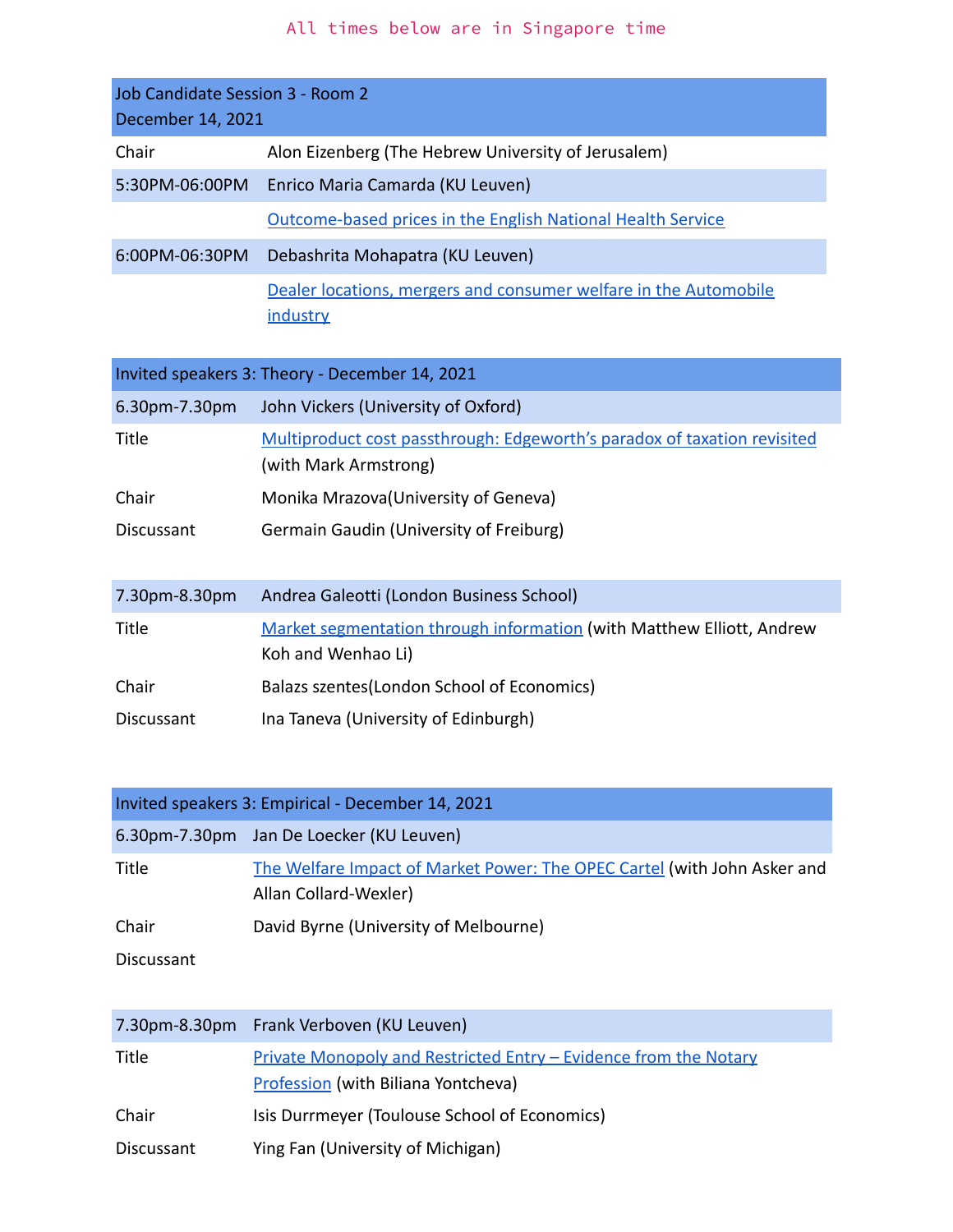<span id="page-16-0"></span>

| Panel Discussion: Policy Issues on Digital Platforms |                                                                                                                                                                  |  |  |
|------------------------------------------------------|------------------------------------------------------------------------------------------------------------------------------------------------------------------|--|--|
| December 14, 2021                                    |                                                                                                                                                                  |  |  |
| 8:30PM-10PM                                          |                                                                                                                                                                  |  |  |
| Moderator                                            | Gregory Crawford (University of Zurich)                                                                                                                          |  |  |
| Panelists                                            | Luis Cabral (NYU Stern)<br>Jacques Cremer (Toulouse School of Economics)<br>Amelia Fletcher (Norwich Business School)<br>Ginger Zhe Jin (University of Maryland) |  |  |

# Index of participants

| #              | Participant             | Affiliation                            | Role in Conference          |
|----------------|-------------------------|----------------------------------------|-----------------------------|
| 1              | Aaron Barkley           | University of Melbourne                | <b>Parallel Session 2-4</b> |
| $\overline{2}$ | Abraham L<br>Wickelgren | University of Texas                    | <b>Invited session 5</b>    |
| 3              | Alberto Salvo           | National University of Singapore       | <b>Parallel Session 1-2</b> |
| 4              | Alessandro Bonatti      | MIT Sloan School of Management         | Invited speakers 1          |
| 5              | Alessandro Lizzeri      | <b>Princeton University</b>            | <b>Invited speakers 2</b>   |
| 6              | Alexei Parakhonyak      | University of Oxford                   | <b>Invited session 4</b>    |
| 7              | Ali Hortacsu            | University of Chicago                  | <b>Invited speakers 2</b>   |
| 8              | Aljoscha Janssen        | <b>Singapore Management University</b> | <b>Parallel Session 2-4</b> |
| 9              | Alon Eizenberg          | The Hebrew University of Jerusalem     | Job Session 3- Room 2       |
| 10             | Amanda Starc            | Northwestern University                | <b>Invited speakers 2</b>   |
| 11             | Amelia Fletcher         | <b>Norwich Business School</b>         | <b>Panel Session</b>        |
| 12             | Andrea Galeotti         | <b>London Business School</b>          | <b>Invited speakers 3</b>   |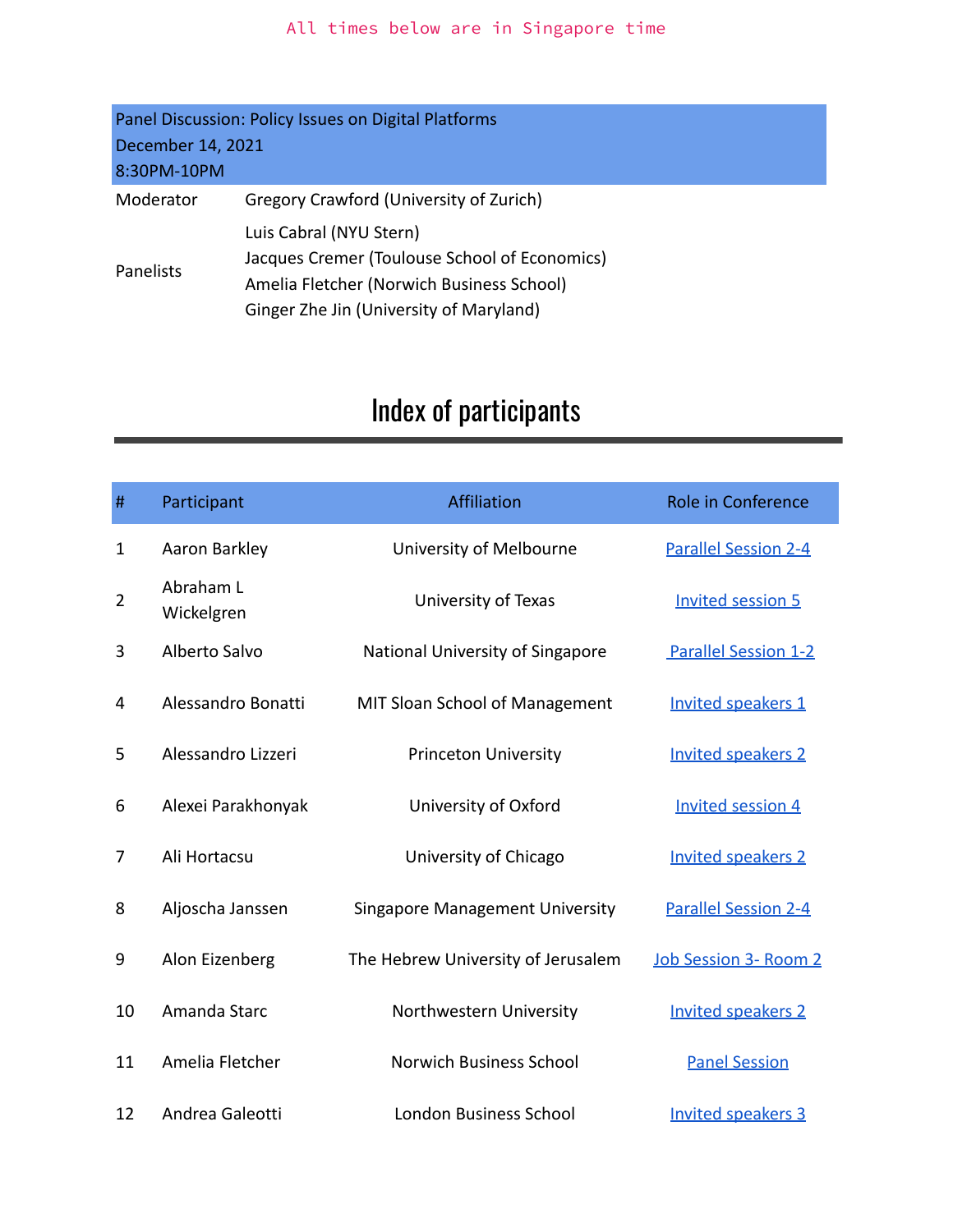| 13 | Andrei Hagiu             | <b>Boston University</b>             | <b>Invited speakers 2</b>                                                          |
|----|--------------------------|--------------------------------------|------------------------------------------------------------------------------------|
| 14 | <b>Andrew Rhodes</b>     | <b>Toulouse School of Economics</b>  | <b>Invited session 1</b>                                                           |
| 15 | Anovia Dai               | Hong Kong Baptist University         | Invited speakers 1                                                                 |
| 16 | Antonio Rosato           | University of Technology Sydney      | <b>Parallel Session 1-1</b>                                                        |
| 17 | Arjada Bardhi            | <b>Duke University</b>               | <b>Invited speakers 2</b>                                                          |
| 18 | <b>Balazs Szentes</b>    | <b>London School of Economics</b>    | <b>Invited speakers 3</b>                                                          |
| 19 | <b>Ben Handel</b>        | <b>UC Berkeley</b>                   | <b>Invited speakers 2</b>                                                          |
| 20 | Catarina Marvao          | <b>Stockholm School of Economics</b> | <b>Invited session 4</b>                                                           |
| 21 | Catherine de<br>Fontenay | <b>Productivity Commission</b>       | <b>Invited session 2</b>                                                           |
| 22 | Chengsi Wang             | Monash University                    | <b>Invited session 5</b>                                                           |
| 23 | Changhwa Lee             | University of Pennsylvania           | Job Session 2 - Room 1                                                             |
| 24 | Chenyang Li              | <b>Economics Department</b>          | <b>Panel Session</b>                                                               |
| 25 | Chenyu Yang              | University of Maryland               | <b>Invited session 1</b>                                                           |
| 26 | Cici McNamara            | University of Wisconsin - Madison    | Job Session 1 - Room 2                                                             |
| 27 | Daniel Ershov            | <b>Toulouse School of Economics</b>  | <b>Invited session 2</b>                                                           |
| 28 | Daniel Yi Xu             | <b>Duke University</b>               | Invited speakers 1<br>Job Session 1 - Room 2<br><b>Invited session 4</b>           |
| 29 | David Byrne              | University of Melbourne              | <b>Parallel Session 1-2</b><br>Job Session 2 - Room 2<br><b>Invited speakers 3</b> |
| 30 | Debashrita<br>Mohapatra  | <b>KU Leuven</b>                     | Job Session 3 - Room 2                                                             |
| 31 | Dirk Bergemann           | Yale University                      | <b>Keynote session 1</b>                                                           |
| 32 | <b>Eeva Mauring</b>      | University of Bergen                 | <b>Invited session 4</b>                                                           |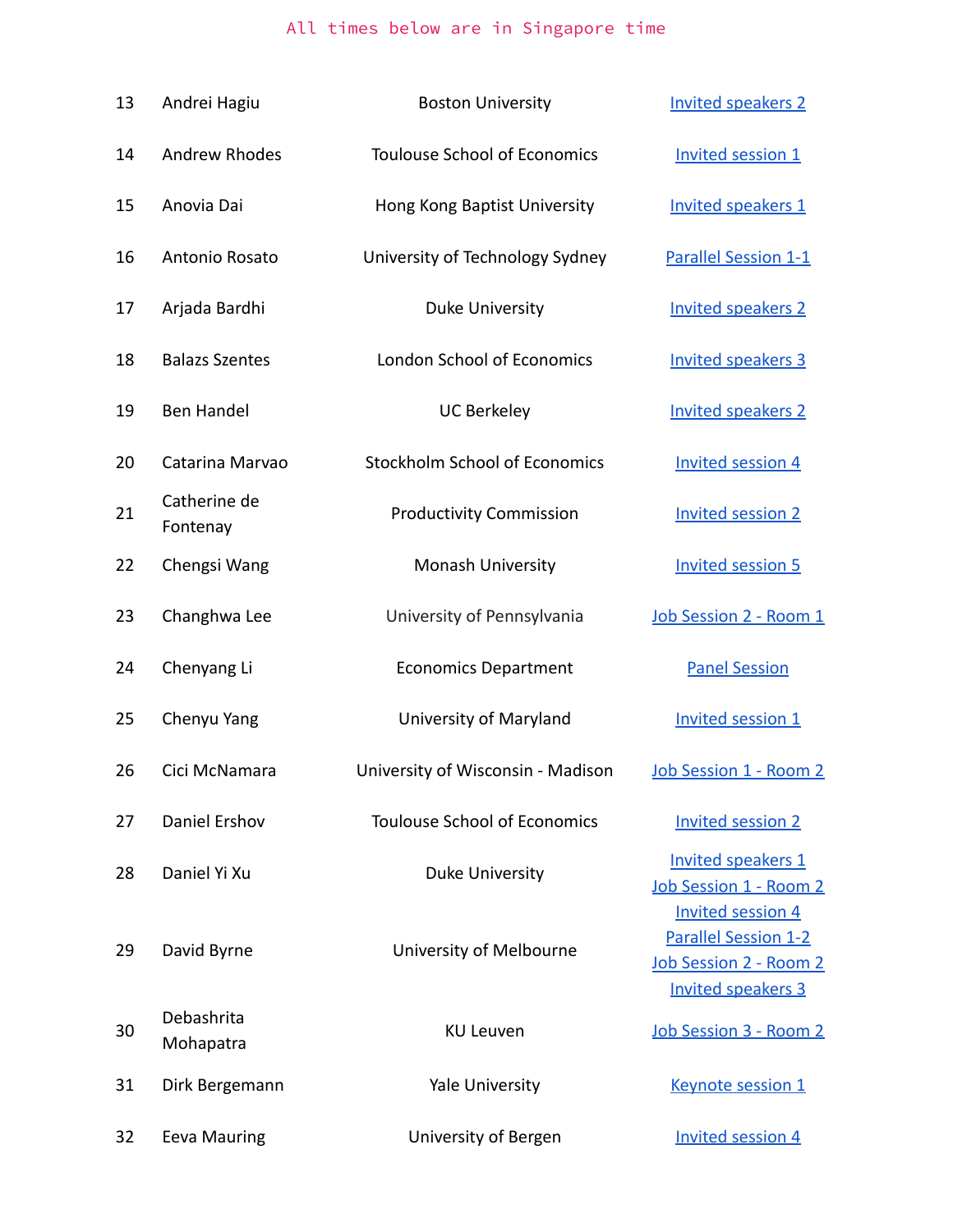| 33 | <b>Ellen Muir</b>              | <b>Stanford University</b>          | <b>Invited session 2</b>                      |
|----|--------------------------------|-------------------------------------|-----------------------------------------------|
| 34 | <b>Enrico Maria</b><br>Camarda | <b>KU Leuven</b>                    | Job Session 3 - Room 2                        |
| 35 | Federico Innocenti             | University of Mannheim              | Job Session 3 - Room 1                        |
| 36 | <b>Felix Montag</b>            | <b>LMU Munich</b>                   | Job Session 3 - Room 1                        |
| 37 | <b>Florian Ederer</b>          | <b>Yale University</b>              | <b>Parallel Session 1-2</b>                   |
| 38 | <b>Francis Bloch</b>           | Paris School of Economics           | <b>Invited session 3</b>                      |
| 39 | <b>Frank Pinter</b>            | <b>Harvard Business School</b>      | Job Session 1 - Room 1                        |
| 40 | Frank Verboven                 | <b>KU Leuven</b>                    | Invited speakers 3,<br>Job Session 1 - Room 1 |
| 41 | Germain Gaudin                 | University of Freiburg              | <b>Invited speakers 3</b>                     |
| 42 | Ginger Zhe Jin                 | University of Maryland              | Invited speakers 1,<br><b>Panel Session</b>   |
| 43 | Gordon Leslie                  | Monash University                   | <b>Parallel Session 1-4</b>                   |
| 44 | Grazia Cecere                  | <b>Institut Mines Telecom</b>       | <b>Invited session 5</b>                      |
| 45 | Greg Kubitz                    | QUT                                 | <b>Parallel Session 1-4</b>                   |
| 46 | <b>Gregory Crawford</b>        | University of Zurich                | <b>Panel Session</b>                          |
| 47 | Gunhaeng Lee                   | National University of Singapore    | Parallel Session 1-1                          |
| 48 | Hanna Halaburda                | <b>NYU Stern School of Business</b> | Invited speakers 1                            |
| 49 | Hema<br>Yoganarasimhan         | University of Washington            | <b>Invited session 5</b>                      |
| 50 | Heski Bar-Isaac                | University of Toronto               | Invited speakers 1                            |
| 51 | Hiroyuki Kasahara              | University of British Columbia      | <b>Parallel Session 1-3</b>                   |
| 52 | Hodaka Morita                  | Hitotsubashi University             | Invited speakers 1                            |
| 53 | Hong Luo                       | <b>Harvard University</b>           | <b>Invited speakers 2</b>                     |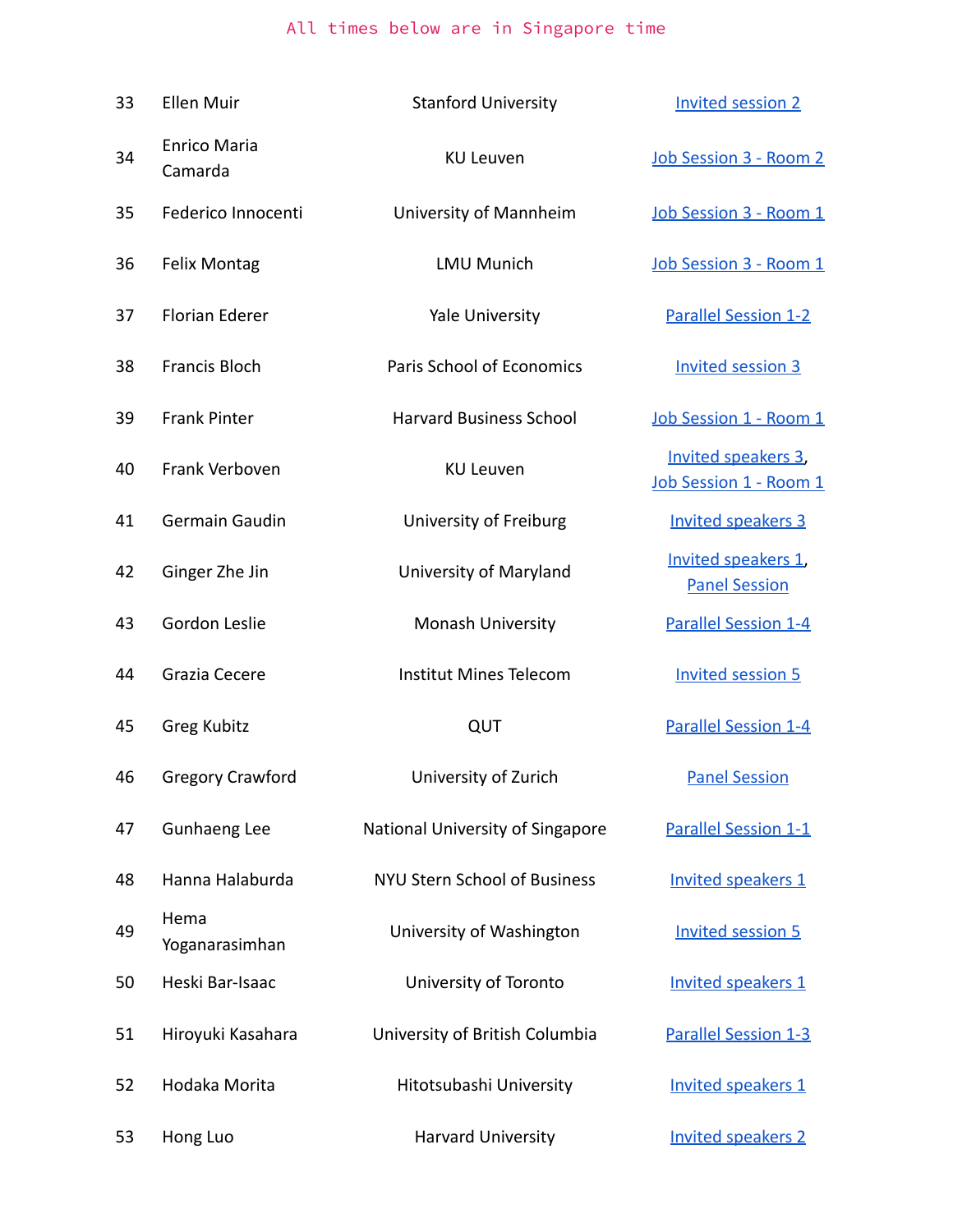| 54 | Ina Taneva          | University of Edinburgh             | <b>Invited speakers 3</b>                                              |
|----|---------------------|-------------------------------------|------------------------------------------------------------------------|
| 55 | Isis Durrmeyer      | <b>Toulouse School of Economics</b> | Invited speakers 3,<br><b>Parallel Session 2-4</b>                     |
| 56 | Jacques Cremer      | <b>Toulouse School of Economics</b> | <b>Panel Session</b>                                                   |
| 57 | Jan De Loecker      | <b>KU Leuven</b>                    | <b>Invited speakers 3</b>                                              |
| 58 | Jay Pil Choi        | <b>Michigan State University</b>    | <b>Invited session 1</b>                                               |
| 59 | Jean-Francois Houde | University of Wisconsin-Madison     | Invited speakers 1                                                     |
| 60 | Jeanine Miklos-Thal | University of Rochester             | <b>Invited speakers 1</b>                                              |
| 61 | Jian Xin Heng       | <b>Yale University</b>              | Job Session 1 - Room 1                                                 |
| 62 | Jidong Zhou         | <b>Yale University</b>              | <b>Invited session 1</b>                                               |
| 63 | John Vickers        | University of Oxford                | <b>Invited speakers 3</b>                                              |
| 64 | Jorge Ale Chilet    | <b>Bar-Ilan University</b>          | <b>Invited session 4</b>                                               |
| 65 | Jorge Lemus         | University of Illinois              | <b>Parallel Session 1-3</b>                                            |
| 66 | Julian Wright       | National University of Singapore    | Invited speakers 1,<br>Invited speakers 3,<br><b>Invited session 6</b> |
| 67 | Jun Nakabayashi     | Kindai University                   | <b>Invited session 4</b>                                               |
| 68 | Jun Zhang           | University of Technology Sydney     | <b>Parallel Session 1-3</b>                                            |
| 69 | Junhong Chu         | National University of Singapore    | <b>Invited session 5</b>                                               |
| 70 | Junjie Zhou         | National University of Singapore    | <b>Parallel Session 2-1</b>                                            |
| 71 | Kai Hao Yang        | Yale University                     | <b>Invited session 1</b>                                               |
| 72 | Kate Ho             | <b>Princeton University</b>         | <b>Invited speakers 2</b>                                              |
| 73 | Kathryn Spier       | Harvard University                  | <b>Invited speakers 2</b>                                              |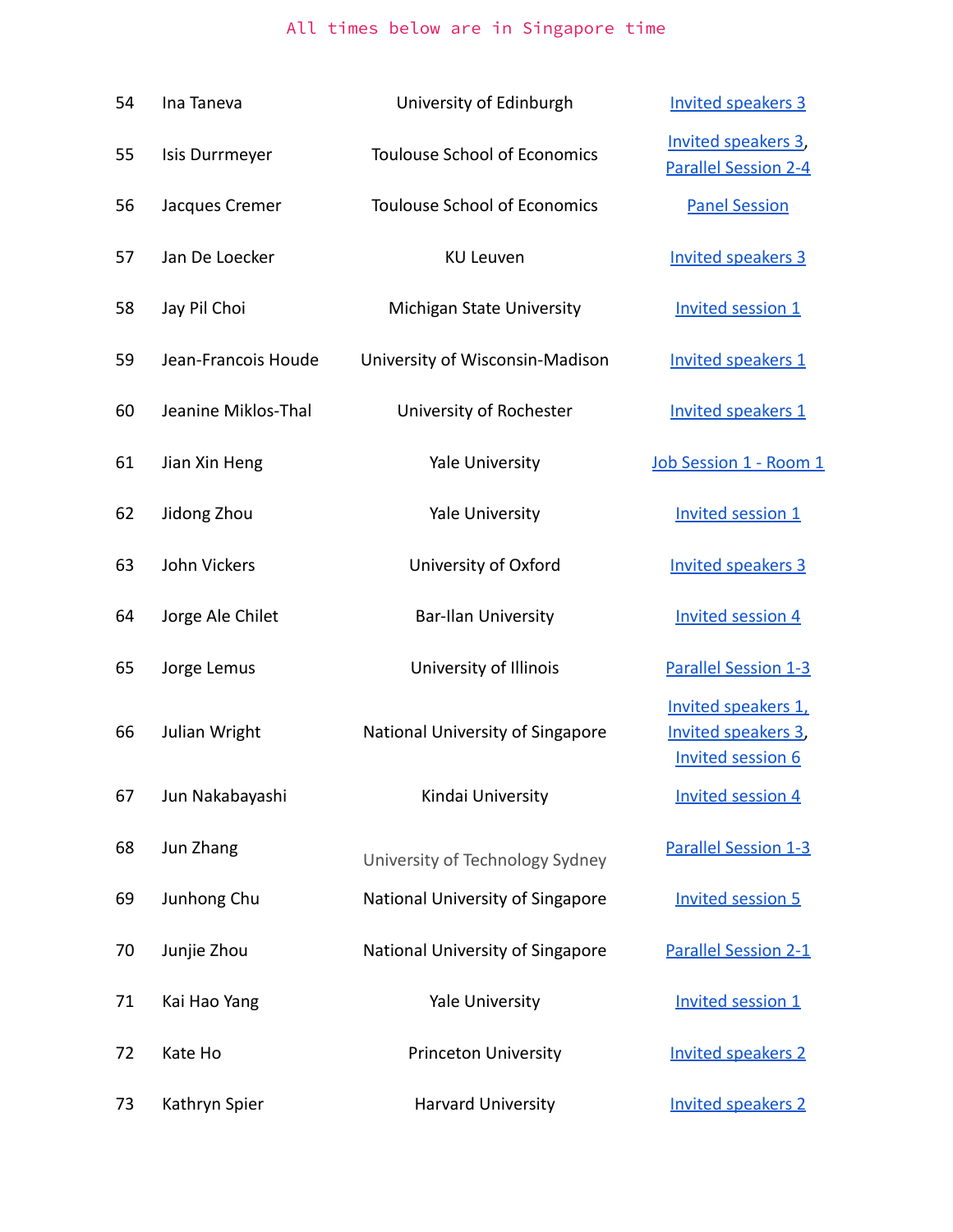| 74 | Ken Onishi                | <b>Federal Reserve Board</b>        | <b>Parallel Session 2-4</b>                   |
|----|---------------------------|-------------------------------------|-----------------------------------------------|
| 75 | Konrad Stahl              | University of Mannheim              | <b>Invited session 2</b>                      |
| 76 | Laurent Linnemer          | <b>CREST</b>                        | <b>Invited session 2</b>                      |
| 77 | Leslie Martin             | University of Melbourne             | <b>Invited session 3</b>                      |
| 78 | Leslie Marx               | Duke University                     | Invited speakers 1,<br>Job Session 2 - Room 1 |
| 79 | Lingfang Li               | <b>Fudan University</b>             | Invited speakers 1                            |
| 80 | Luis Cabral               | <b>NYU Stern</b>                    | <b>Panel Session</b>                          |
| 81 | Mar Reguant               | Northwestern University             | <b>Invited session 3</b>                      |
| 82 | Marc Rysman               | <b>Boston University</b>            | <b>Invited session 1</b>                      |
| 83 | Margaret Kyle             | <b>MINES Paris Tech</b>             | <b>Invited session 6</b>                      |
| 84 | <b>Martin Peitz</b>       | University of Mannheim              | <b>Invited session 6</b>                      |
| 85 | Maryam Saeedi             | Carnegie Mellon University          | Invited speakers 1                            |
| 86 | Mathias Reynaert          | <b>Toulouse School of Economics</b> | <b>Invited session 3</b>                      |
| 87 | <b>Matteo Courthoud</b>   | University of Zurich                | <b>Parallel Session 2-1</b>                   |
| 88 | Matthew Shum              | Caltech                             | <b>Invited session 5</b>                      |
| 89 | <b>Matthew Weinberg</b>   | <b>Ohio State University</b>        | Invited speakers 1                            |
| 90 | <b>Michael Dinerstein</b> | University of Chicago               | Invited speakers 1                            |
| 91 | <b>Michael Katz</b>       | <b>UC Berkeley</b>                  | <b>Invited session 5</b>                      |
| 92 | Monika Mrazova            | University of Geneva                | <b>Invited speakers 3</b>                     |
| 93 | Nathan Miller             | Georgetown University               | Invited speakers 1                            |
| 94 | Nicholas Buccholz         | <b>Princeton University</b>         | Invited speakers 1                            |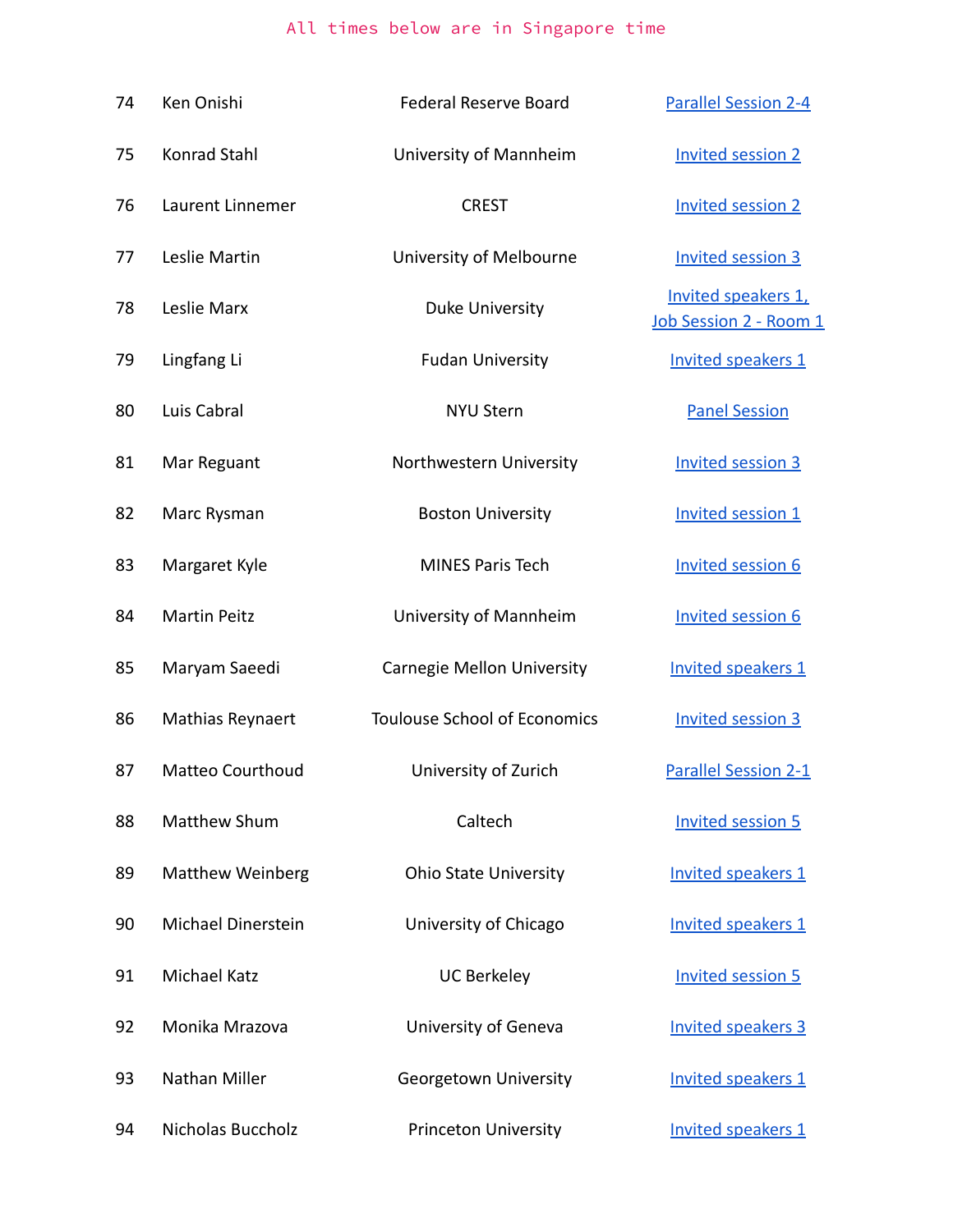| 95  | Nicolas de Roos     | University of Sydney                  | Parallel Session 1-4,                                   |
|-----|---------------------|---------------------------------------|---------------------------------------------------------|
| 96  | Nicolas Schutz      | University of Mannheim                | <b>Parallel Session 2-4</b><br><b>Invited session 4</b> |
| 97  | Nisvan Erkal        | University of Melbourne               | <b>Invited session 5</b>                                |
| 98  | Or Avishay-Rizi     | Tel Aviv University                   | <b>Parallel Session 2-3</b>                             |
| 99  | Ozlem Bedre-Defolie | <b>ESMT Berlin</b>                    | <b>Invited session 6</b>                                |
| 100 | Pai-Ling Yin        | Amazon                                | <b>Invited session 5</b>                                |
| 101 | Panle Jia Barwick   | <b>Cornell University</b>             | <b>Invited session 1</b>                                |
| 102 | Pavel Kireyev       | <b>INSEAD</b>                         | <b>Parallel Session 2-3</b>                             |
| 103 | Peter Gibbard       | University of Otago, New Zealand      | <b>Parallel Session 1-3</b>                             |
| 104 | Pierre Dubois       | <b>Toulouse School of Economics</b>   | <b>Invited session 6</b>                                |
| 105 | Qinshu Xue          | <b>Cornell University</b>             | Job Session 1 - Room 2                                  |
| 106 | Reiko Aoki          | Japan Fair Trade Commission (JFTC)    | <b>Invited session 6</b>                                |
| 107 | Robin Lee           | <b>Harvard University</b>             | Keynote session 2,<br><b>Invited speakers 2</b>         |
| 108 | Ron Yang            | Harvard Business School               | Job Session 2 - Room 2                                  |
| 109 | Sanjeev Goyal       | University of Cambridge               | <b>Invited session 3</b>                                |
| 110 | Satoru Takahashi    | National University of Singapore      | <b>Invited speakers 2</b>                               |
| 111 | Sephorah Mangin     | <b>Australian National University</b> | <b>Parallel Session 2-2</b>                             |
| 112 | Shengmao Cao        | <b>Stanford University</b>            | Job Session 2 - Room 2                                  |
| 113 | Shoshana Vasserman  | <b>Stanford University</b>            | <b>Invited speakers 2</b>                               |
| 114 | Shota Ichihashi     | <b>Bank of Canada</b>                 | <b>Invited session 1</b>                                |
| 115 | Si Zuo              | <b>Cornell University</b>             | <b>Parallel Session 2-4</b>                             |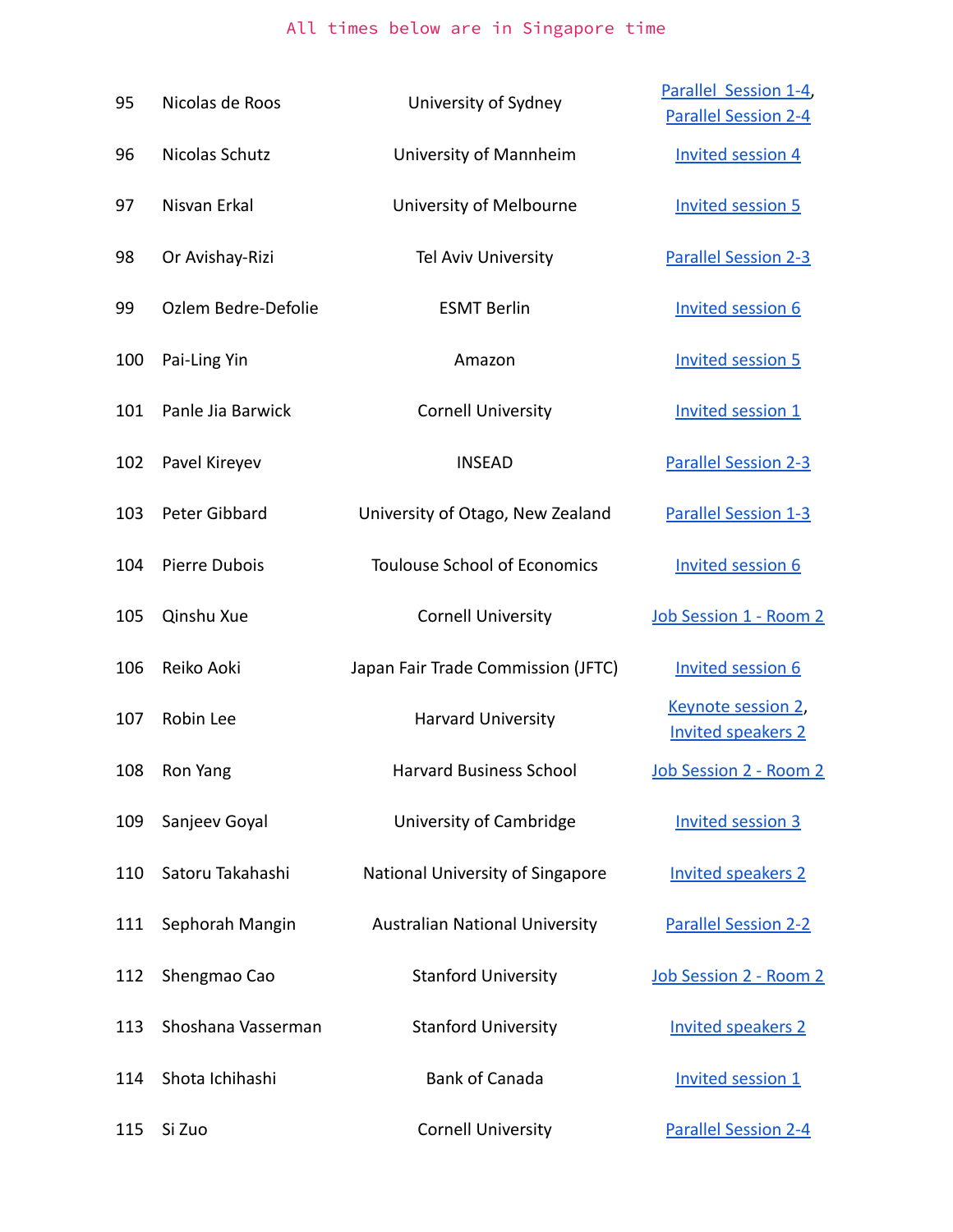| 116 | Simon Loertscher     | University of Melbourne                               | Invited session 2,<br>Job Session 3 - Room 1    |
|-----|----------------------|-------------------------------------------------------|-------------------------------------------------|
| 117 | Simona Fabrizi       | University of Auckland                                | <b>Parallel Session 1-1</b>                     |
| 118 | Soo Jin Kim          | ShanghaiTech University                               | <b>Parallel Session 1-1</b>                     |
| 119 | Sorawoot Srisuma     | National University of Singapore                      | <b>Parallel Session 1-2</b>                     |
| 120 | <b>Steve Tadelis</b> | <b>UC Berkeley</b>                                    | <b>Invited session 2</b>                        |
| 121 | <b>Steven Berry</b>  | Yale University                                       | <b>Keynote session 2</b>                        |
| 122 | Susumu Imai          | Hokkaido University                                   | <b>Parallel Session 1-3</b>                     |
| 123 | Susumu Sato          | Hitotsubashi University                               | <b>Parallel Session 2-3</b>                     |
| 124 | Takanori Adachi      | Kyoto University                                      | <b>Parallel Session 2-2</b>                     |
| 125 | Tat-How Teh          | The Chinese University of Hong Kong<br>(Shenzhen)     | <b>Parallel Session 2-2</b>                     |
| 126 | <b>Tiffany Tsai</b>  | National University of Singapore                      | Invited speakers 2,<br><b>Invited session 2</b> |
| 127 | <b>Tobias Klein</b>  | <b>Tilburg University</b>                             | <b>Invited session 6</b>                        |
| 128 | <b>Ulrich Wagner</b> | University of Mannheim                                | <b>Invited session 3</b>                        |
| 129 | Vasiliki Skreta      | <b>UT Austin</b>                                      | Invited speakers 1                              |
| 130 | <b>Volker Nocke</b>  | University of Mannheim                                | <b>Invited session 4</b>                        |
| 131 | Yasutora Watanabe    | University of Tokyo                                   | <b>Invited session 6</b>                        |
| 132 | Yejia Xu             | University of Southern California                     | Job Session 2 - Room 1                          |
| 133 | Yeon-Koo Che         | <b>Columbia University</b>                            | Keynote session 1                               |
| 134 | Ying Fan             | University of Michigan                                | <b>Invited speakers 3</b>                       |
| 135 | Yingi Zhang          | University of International Business<br>and Economics | <b>Parallel Session 2-1</b>                     |
| 136 | Yiyi Zhou            | <b>Stony Brook University</b>                         | <b>Invited session 1</b>                        |